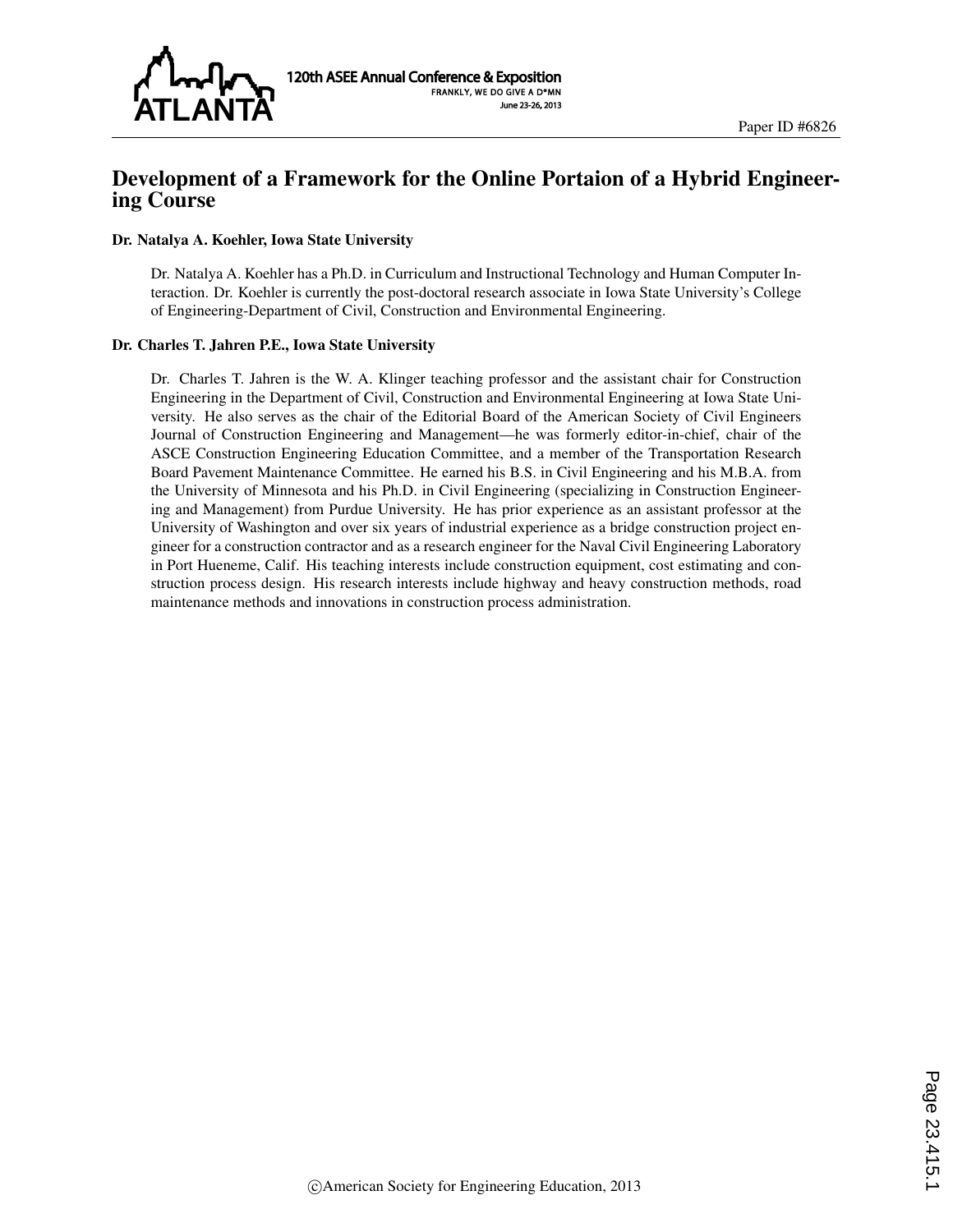# **Development of a Framework for the Online Portion of a Hybrid Engineering Course**

#### **Abstract**

The paper describes the development of a research-based framework that can be used to design the online component of a hybrid engineering course. This framework was tested in an undergraduate course entitled Construction Equipment and Heavy Construction Methods. The multimedia design decisions are grounded on evidence-based findings from cognitive theories and experimental evaluation studies. Instructional design decisions are matched with course objectives and supportive findings from the literature review. The online component is designed as a series of interactive modules that teach students how to solve engineering problems with definitive answers. Each module is a stand-alone unit that can be used as preparation for the onsite portion of the class, after the student has completed reading the related chapter in the text book. The modules are used to prepare students for solving open-ended questions in a face to face part of the course. Also, the module can serve as a study guide for review purposes. In the modules, students view the video demonstrations of how to solve problems and then practice problem solving step by step with verification (correct/incorrect) and explanatory program feedback presented for each step.

The pilot development of the modules with six participants was conducted, and a plan for the refinement of the modules design was laid out. The educational design research methodology was used, which not only targets the problem of designing an online component for this specific course, but at the same time seeks new knowledge that can inform the work of others facing similar problems. The lessons learned from this experience and the future directions that the authors intend to take are presented in this paper.

**Keywords:** educational design research, teaching hybrid courses in civil and construction engineering, web-based interactive multimedia design and evaluation

#### **Introduction**

The research methodology entitled *educational design research* is a combination of scientific investigation with systemic development and implementation of solutions to educational problems. "In the field of education, design research is distinguished from other forms of scientific inquiry by educators of its commitment to developing theoretical insights and practical solutions simultaneously in real world (as opposed to laboratory) contexts." (McKenney & Reeves, 2012, p.7). As stated by Bereiter (2002) "Design research is not defined by its methods but by the goals of those who pursue it. Design research is constituted within communities of practice that have certain characteristics of innovativeness,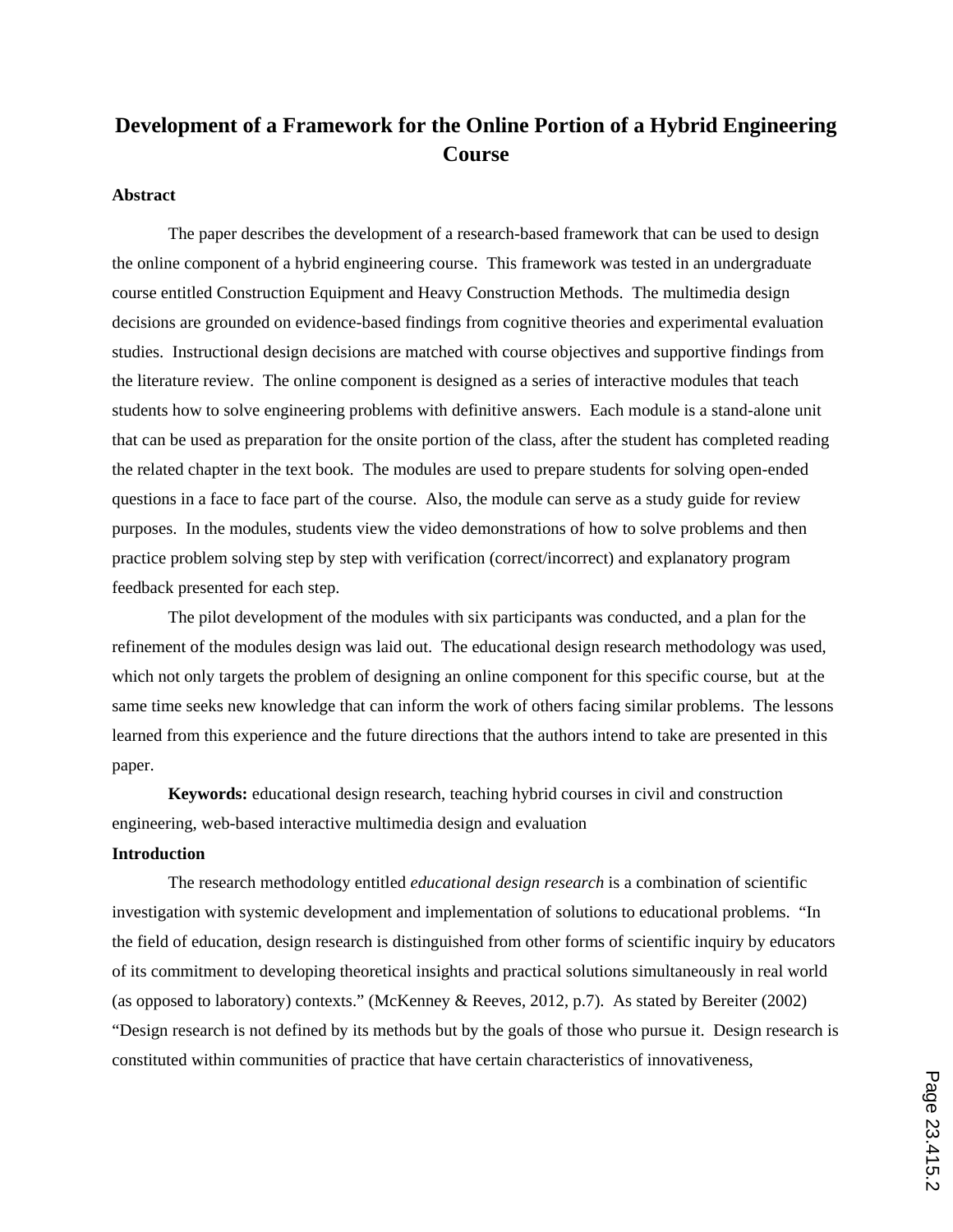responsiveness to evidence, connectivity to basic science, and dedication to continual improvement." (p.321).

Unlike evaluation research that is "primarily concerned with evaluating and possibly improving the qualities of a particular intervention", design research has a "broader scientific orientation of generating usable knowledge." Educational design research involves testing and refinement of both the prototype solutions and the design principles upon which they are based (Reeves, McKenney, & Herrington, 2011). This research uses the methodology of educational design research and describes developing and testing a "generalizable" framework for the development of an online component for a hybrid engineering course.

Hybrid learning course model consists of classroom face-to-face interaction and online computer – mediated communication (Mitchell & Honore, 2007). The terms "hybrid instruction," "blended instruction," "technology-mediated instruction," and "mixed-mode instruction" are often used interchangeably in current research literature. Typically hybrid courses include e-learning activities such as online lectures, online quizzes, synchronous or asynchronous discussions, and group work sessions (Vernadakis et al., 2011). The previous research indicates that students in hybrid courses were equally successful or even more successful compared to students in traditional courses (Young, 2002; Means et al., 2010). "The hybrid online model employs the best characteristics of online education and the interactivity that typically characterizes face to-face classroom instruction" (Martyn, 2003, p.1).

Even though the hybrid model has been successfully adopted by many universities in a variety of courses, its implementation in teaching engineering courses has been both enjoying achievements and facing challenges. The hybrid model that was employed at UW-Madison across the College of Engineering included both online lectures and face-to-face group work sessions. Along with the positive student feedback about the ability to pause the online videos and write down notes, concerns about homework submissions and student inability to absorb the information were raised. "I feel like a massive amount of content is being thrown at me in a short amount of time, and often this feels overwhelming and I don't absorb it all. And when I am confused [during an online lecture] I can't ask a question until Wednesday morning and I usually have forgotten what or why I was confused" (Sheppard, n.d.).

After working with edX, the joint experiment with free online courses that MIT and Harvard started, Mr Agarwal , the first president of edX, outlined the future directions for the use of the hybrid model in teaching engineering courses: "Future MIT students will experience a blended education with videos and auto-graded exercises online, and in-person time spent on labs, research and group problem solving. " (Parry, 2012).

In our investigation, we designed, developed and pilot tested an online interactive scaffolded modules that combine video demonstrations and auto-graded exercises online. Instructional scaffolding is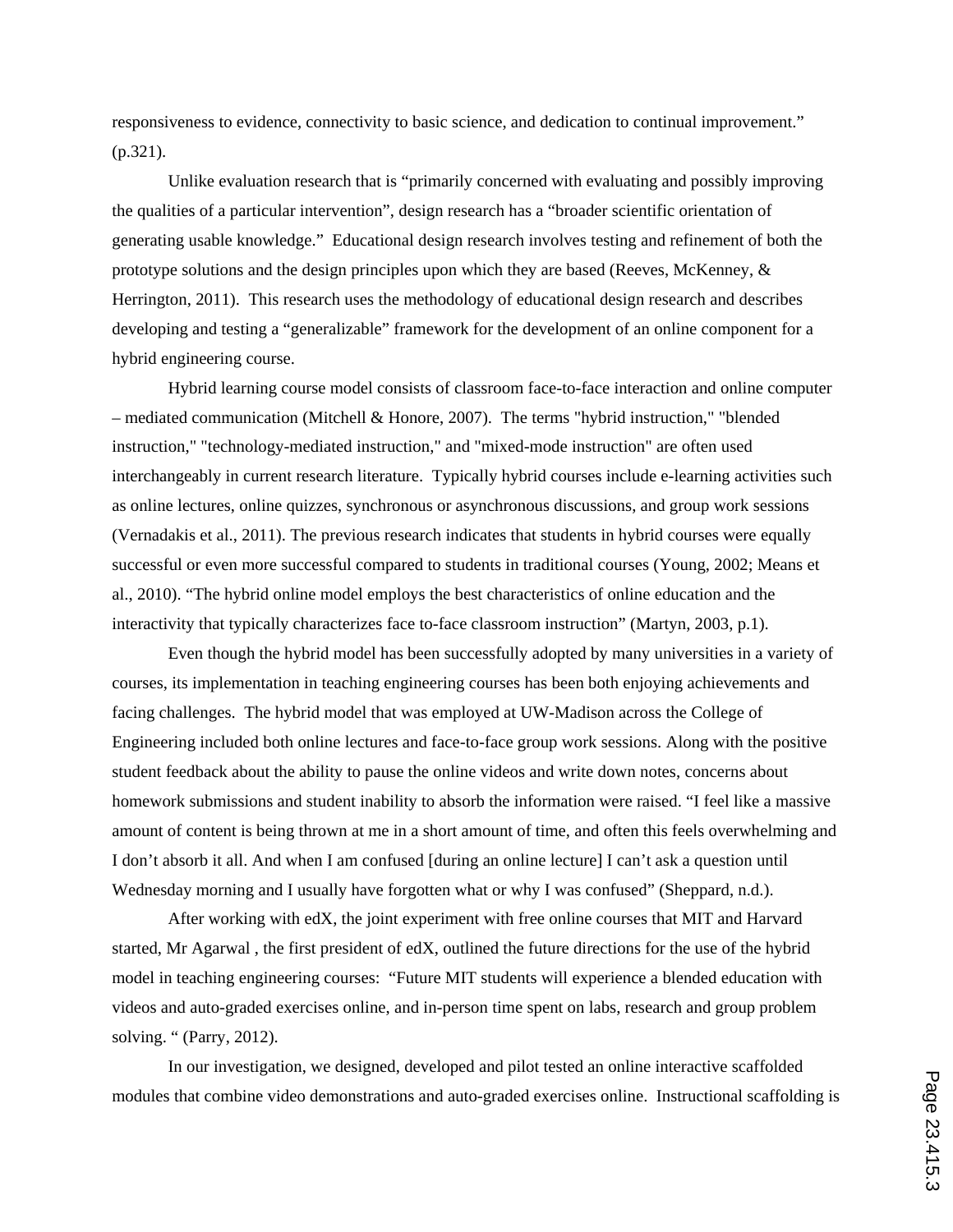the support given to the learner during the learning process. "Scaffolding is a way of providing feedback for parts of a learning process. As the learner becomes more skilled, the scaffold can be removed and the learner provides for himself or herself what the scaffold had provided." (Brooks & Crippen, n.d.).

In the designed modules, scaffolding is initially provided through worked out examples and later through immediate explanatory program feedback that is presented to students on each step of their problem solving practice. Worked examples provide a sequential process of learning. "Worked examples are a step-by-step demonstration of how to perform a task or solve a problem." (Clark, Nguyen, Sweller, 2006, p.190). Worked examples can be presented in different formats: animated demonstrations, textual descriptions, or video-taped expert demonstrations. In our modules, we use video-taped expert demonstrations. Worked out examples are proven to be the most effective way of learning during the initial stage of learning. All other things being equal, measured learning outcomes from scaffolded worked examples give better outcomes than do open-ended inquiry projects without scaffolding (Taconis et al., 2001).

## **The Overall Goal of this Research**

The development of a framework for designing an online component of an engineering hybrid course was the overall goal of our research. The prototype of the framework was designed and tested in a Construction Equipment and Heavy Construction Methods undergraduate course. The online part of the hybrid course was a series of interactive modules that demonstrate problem solutions (see Fig. 1) and allow students to practice solving similar problems in a step by step interactive scaffolded learning environment (see Fig. 2, 3). The problem demonstrations are chunked with a series of questions gauging student comprehension of the key points (see Fig.4). Student performance in the step by step learning environment is augmented with explanatory feedback (see Fig.3). Figures 1-5 can be found in Appendix A. Each module is a stand-alone unit that can be used as preparation onsite sessions after the student has completed related reading of the text book. The multimedia design decisions are grounded in the evidence-based findings from cognitive theories and experimental evaluation studies. Instructional design decisions are matched with course objectives and supportive findings from the literature review (see Table 1).

The modules serve as a tool to prepare students for independent problem solving (solving problems with definitive answers without breaking the problems up into steps) in class and online (see Fig. 4) and solving open-ended questions in a face to face part of the course. The use of online modules was expected to replace classroom time where example problems are solved by the instructor. The classroom time saved by using the modules was re-allocated to time for students to solve ill-defined problems (open-ended questions) in a small group discussion format.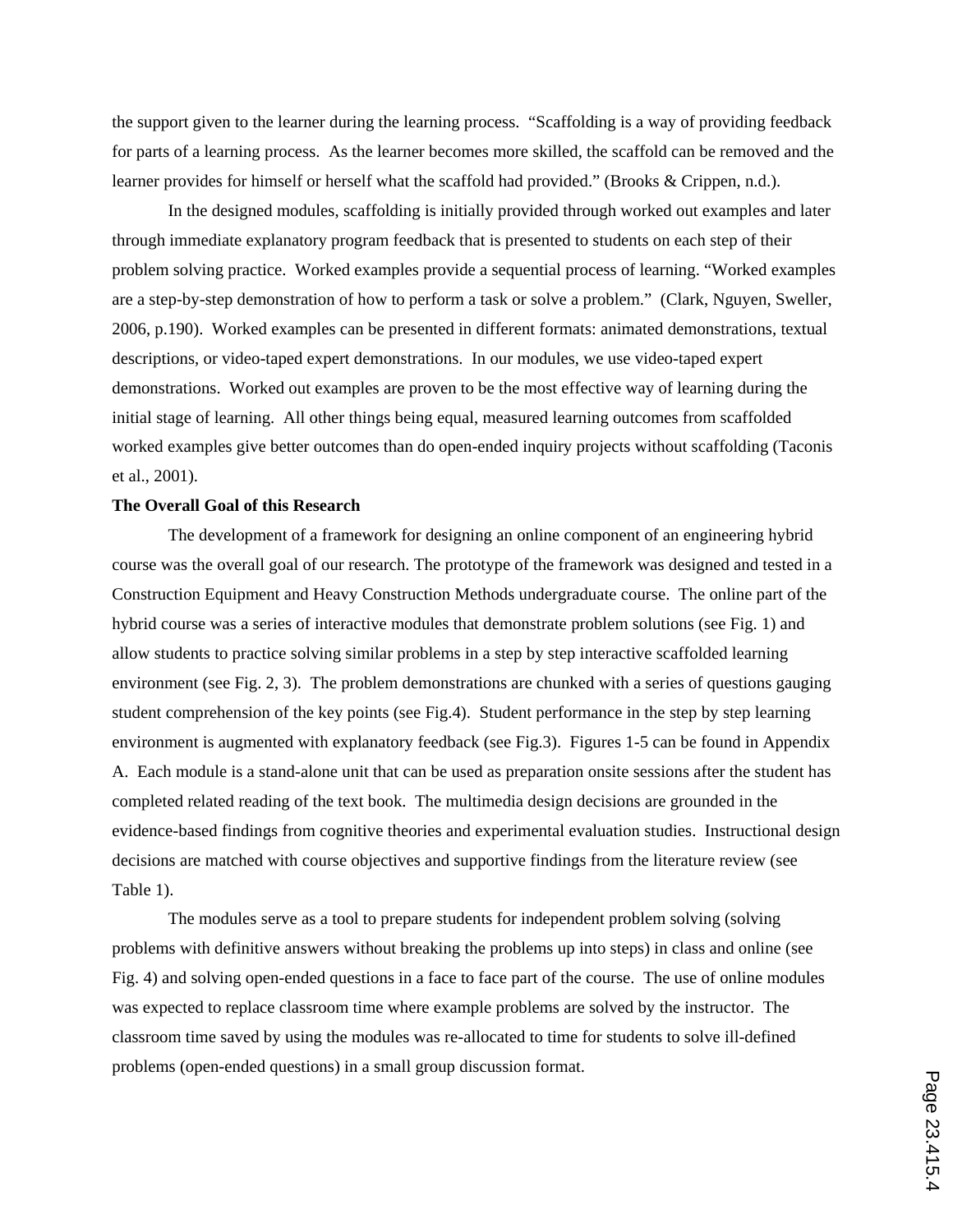This paper documents the process of using the educational design research methodology for the design, development and testing of the modules. In this research, various steps in the process including usability testing and user interface analysis of the module prototypes are described. Summarized herein is a pilot testing effort that included a series of small-scale formative evaluations of the module prototypes that continued until satisfactory outcomes had been reached by all concerned: students, instructors, and designers. The prototype testing took place in a real instructional setting.

An important task that was undertaken during the study was to obtain indications of the quality of the modules and collect formative data that could improve their design. Student perceptions were collected and analyzed on several dimensions using Learning Object Review Instrument (LORI) (Leacock & Nesbit, 2007). Recommendations that were considered in improving the design of the modules were based on students' perceptions of the value of the modules, instructor's comments obtained through interviews, and the data from the electronic course management system (Blackboard Learn) about how students used the modules.

## **Literature Review**

Learning effectiveness depends highly on interaction (Garrison & Anderson, 2003; Hannafin, Hill, & Land, 1997). Interaction engages students in deep and meaningful learning. It can be interaction with the instructor, with other students, and with the content (Moore & Kearsley, 2005). Students think that using interactive technologies improves their understanding of the course material (Moore & Kearsley, 2005).

In contrast to previously developed hybrid courses, in our hybrid course design framework, we included interaction in the online component, and the online modules were designed to support deep student-to-content interaction. The modules included video demonstrations of example problem solutions and provided the environment for step-by-step problem-solving with immediate explanatory program feedback. In the modules according to the revised Bloom's taxonomy (Anderson & Krathwohl, 2001), student interaction with the content took place on the following three dimensions: remember, understand, and apply (see Fig. 6). The modules were designed to help students build procedural knowledge as a foundation for solving authentic engineering problems.

The higher level of interaction with the material was expected to happen during the face-to-face part of the course, where students worked in groups to solve engineering open–ended questions (illdefined problems). They had to analyze the problem space, create the solution, and evaluate it. Thus, through the entire course (online and face to face), students interacted with the content on the six cognitive dimensions according to Bloom's revised taxonomy: remember, understand, apply, analyze, evaluate, create (see Fig. 6).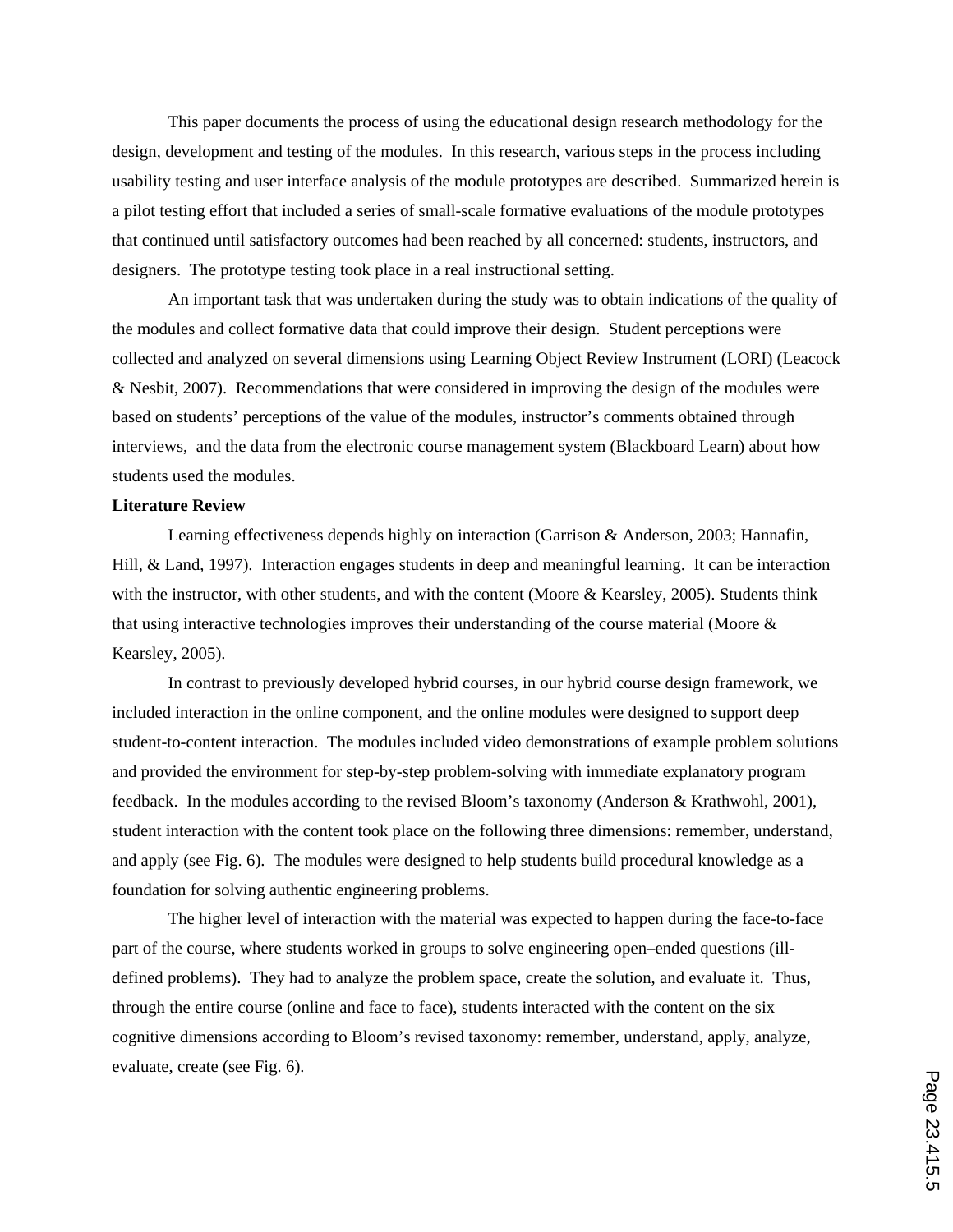Another aspect of our investigation was to design a framework that took advantage of the opportunities for effectiveness and efficiency of a hybrid engineering course. As stated by Spector (2005), there are some studies that have addressed the issue of learning effectiveness of online courses (Steeples & Jones, 2002) , but there are very few studies that explored "the implications of a particular technology with regard to the ability of teachers and learners to perform effectively and efficiently in a particular instructional setting (Spector, 2005). Also, design of online multimedia learning materials is frequently not informed by relevant research in psychology and education (Nesbit, Li, & Leacock, 2006; Shavinina & Loarer, 1999). Also, according to Nam & Smith-Jackson (2007), even though web-based courses and programs have increasingly been developed by many institutions, many developmental approaches do not integrate the user interface design with instructional design.

To address this issue, we anchored multimedia instructional design decisions and program features that were implemented in the modules to cognitive theories and the findings from experimental studies. Moreover, one of the major findings from the literature review was that it is a challenge to find the optimal mix of online and face-to-face instruction that will leverage the major advantage of asynchronous learning (any time, any place), while still maintaining a reasonable level of quality for faculty-student interaction (Martyn, 2003, p.2).

Thus, we focused our literature review on two dimensions: the software features that can potentially support the efforts of students to build procedural knowledge as a pre-requisite for solving authentic ill-defined problems (open-ended questions) and crucial factors for successful inclusion of online computer assisted learning to support eventual face to face learning. Based on our analysis, worked examples, segmenting, feedback, and learner control were identified as crucial elements for successful algorithmic problem solving (solving problems with definitive answers) in a computer-assisted learning environment. The findings for each dimension are presented below.

#### **Worked examples.**

"A worked example is a step-by-step demonstration of how to perform a task or how to solve a problem" (Clark, Nguyen, Sweller, 2006, p. 190). As stated by Van Merrienboer (1997), studying worked examples is an effective instructional strategy to teach complex problem-solving skills.

Sweller and Cooper used worked examples as a substitute for conventional problem-solving for those learning algebra. The results revealed that students who studied worked examples, performed significantly better than learners who actively solved problems (Sweller & Cooper, 1985; Cooper & Sweller, 1987). According to Kalyuga, Chandler, Tuovinene, and Sweller (2001), "A series of worked examples should be presented first. After learners become more familiar with the domain, problem solving (as well as exploratory learning environments) can be used to further enhance and extend acquired skills" (p.588).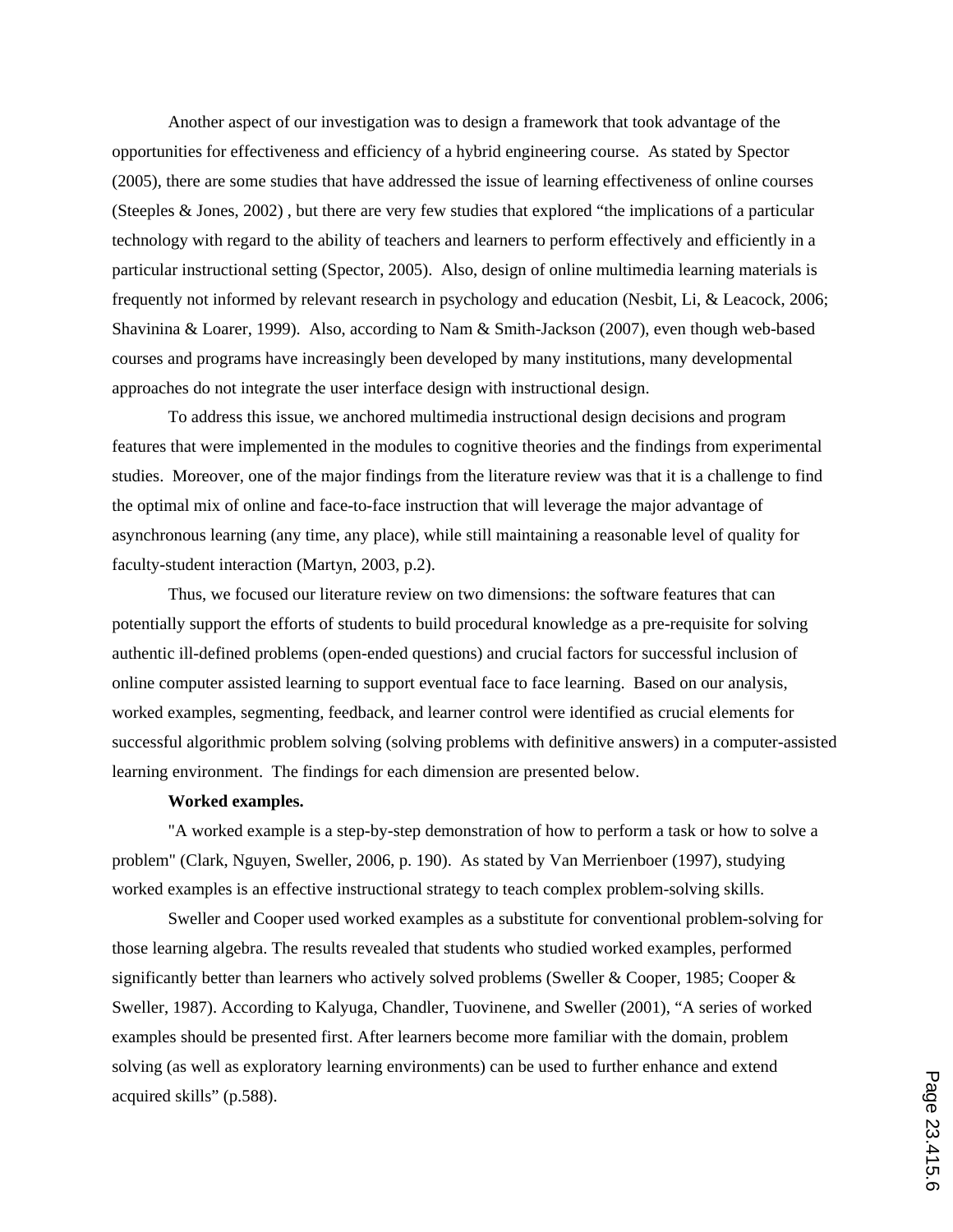#### **Segmenting the material.**

Based on the findings from cognitive psychology, segmenting information by steps into small chunks of information is crucial because it helps the learner understand and retain the information presented in the training. "Students understand a multimedia explanation better when it is presented in learner-controlled segments rather than as a continuous presentation. " (Mayer & Moreno, 2003, p.47).

#### **Program feedback.**

In educational contexts, feedback is considered crucial to improving knowledge and skill acquisition (Azevedo & Bernard, 1995; Epstein et al., 2002; Moreno, 2004; Pridemore & Klein, 1995). Research has shown that formative feedback reduces uncertainty between students' performance and goals and enhances learning (Ashford , Blatt, & VandeWalle, 2003; Bangert-Drowns, Kulik, Kulik, & Morgan, 1991). Design timing of feedback needs to be aligned with the desired outcome. The use of immediate feedback is appropriate for difficult tasks (Clariana, 1990; Shute, 2008). Low achieving students need the support of immediate feedback in learning new tasks (Mason & Bruning 2001). Phye and Sanders (1994) found that for conceptual and procedural learning tasks feedback needs to be specific and clear.

#### **Learner control.**

Learner control allows the learner a range of choices in learning tools (for example, the learner can decide what tools he/she wants to use in a software), an ability to adjust the pace of system-paced instruction (for example, the learner can choose the pace of pre-recorded videos of problem solution demonstration), and the range of navigation paths (for example, the learner can choose to skip some parts of the software). The findings on leaner control of the level of instruction suggest that many learners are unable to accurately self-monitor their progress towards learning goals (Zimmerman, 1998) or their need for assistance (Aleven, Stahl, Schworm, Fischer, & Wallace, 2003). Learners make better decisions about their learning when they are advised to use relevant information (Williams, 1996; Eom & Reiser, 2000). For this reason, Clark, Nguyen, Sweller (2006) recommend avoiding exploratory architecture for novice learners. On the other hand, they suggest that learners need to be provided with the opportunity to adjust instruction to their own pace (Clark, Nguyen, Sweller, 2006).

#### **Description of the Online Modules**

The modules are learner directed online tools to be used by students without direct instructor supervision. The modules were designed by using the Lectora Inspire, e-learning authorizing software (2013), and published to SCORM. The SCORM publishing provided by Lectora Inspire allows seamless integration of the modules into the Blackboard Learning Management System (LMS). The scores of students' performance through the modules are recorded in the Grade Center of the Blackboard Learning Management system used by the university. Furthermore, in addition to PC and Mac platforms, Lectora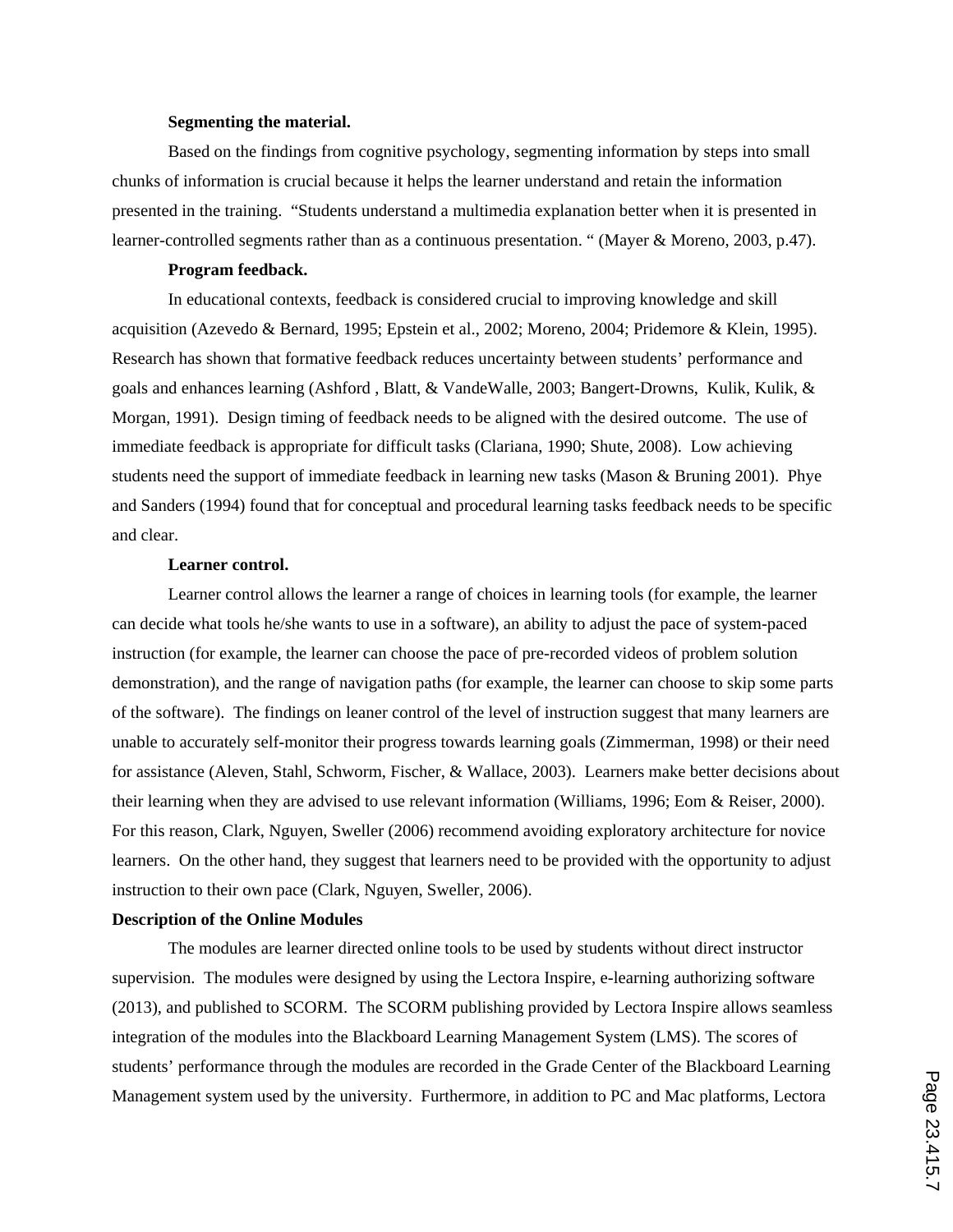offers seamless e-Learning to HTML5 publishing on mobile and tablet devices such as iPad, iPhone, Android phones etc.

Even though the above technical parameters such as seamless Blackboard LMS integration and HTML5 publishing were considered when choosing e-learning software and authorizing tool, the major focus of our research effort was to determine the educational value of the modules. The modules consisted of video demonstrations of how to solve multiple step problems with definitive answers (see Fig. 1), step by step practice with immediate explanatory feedback (see Fig. 2 & 3) and independent problem solving practice (See Fig. 4). The video demonstrations were chunked into segments followed by comprehension questions (Fig. 5). Each module was designed to help students gain some declarative (factual and conceptual), procedural (how to solve well-defined problems) and conditional (when to use what) knowledge. The Figures 1-5 can be found in Appendix A.

Explicit instruction was chosen as an instructional strategy for teaching students how to solve well-defined problems. "Explicit instruction is characterized by a series of supports or scaffolds, whereby students are guided through the learning process with … clear explanations and demonstrations of the instructional target, and supported practice with feedback until independent mastery has been achieved" (Archer & Hughes, 2011, p.1). The instructional design decisions identified in the literature as potentially effective were matched with supportive research findings and presented in Table 1.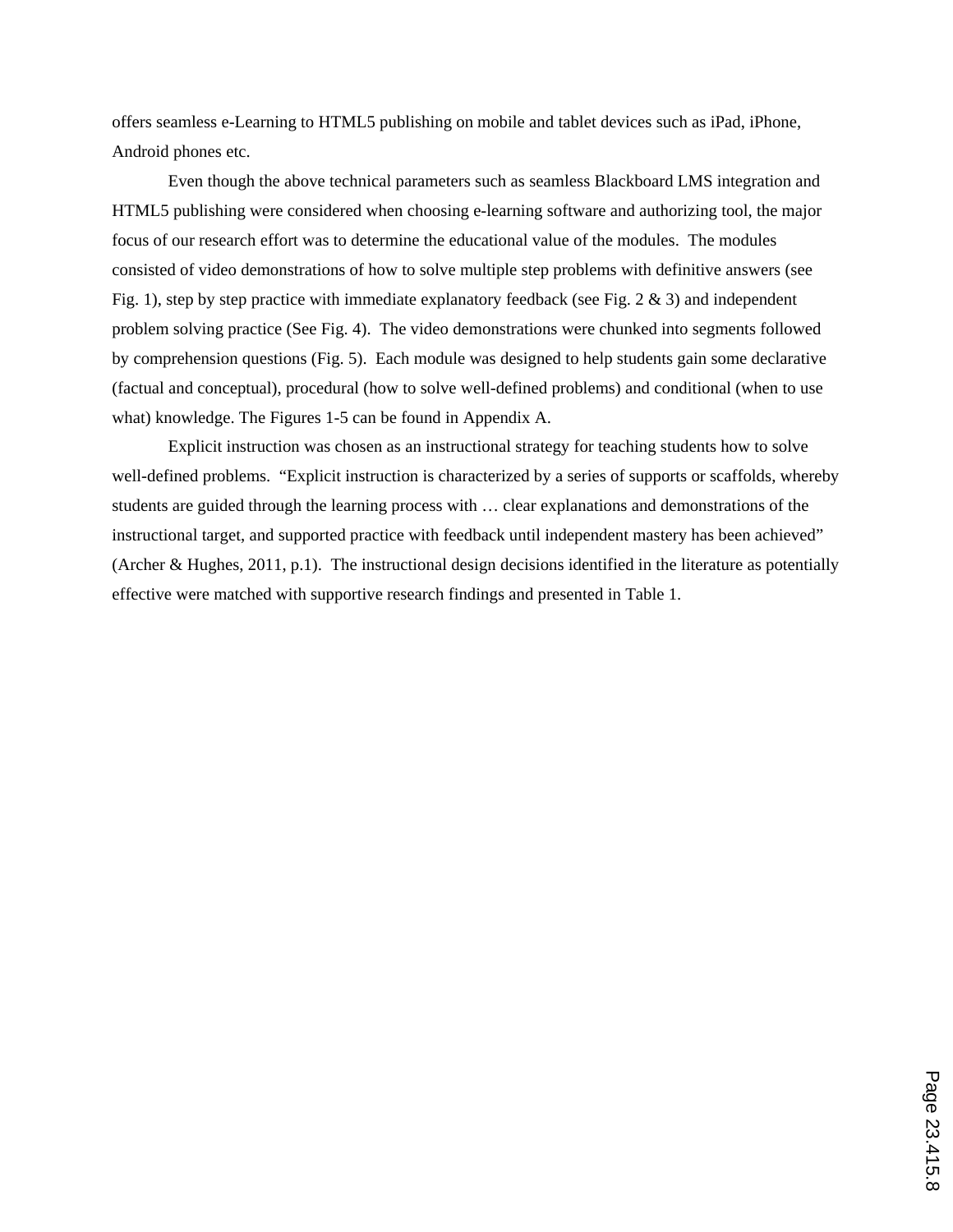| <b>Instructional</b><br><b>Design Decisions</b>                                                        | <b>Learning Activities</b>                                                                                                                                                                                                                                                          | <b>Supportive Research Findings</b>                                                                                                                                                                                                                                                                                     |
|--------------------------------------------------------------------------------------------------------|-------------------------------------------------------------------------------------------------------------------------------------------------------------------------------------------------------------------------------------------------------------------------------------|-------------------------------------------------------------------------------------------------------------------------------------------------------------------------------------------------------------------------------------------------------------------------------------------------------------------------|
| 1. The use of<br>worked out<br>examples                                                                | The videos demonstrating how to solve<br>well defined problems were recorded<br>using Camtasia Studio software.<br>Zoom-n-Pan, Callouts, Cursor effects<br>were used for cueing purposes. The<br>videos included the decision-making<br>process for problem solution.               | 1. Studying worked examples is an<br>effective instructional strategy to teach<br>complex problem-solving skills (van<br>Merriënboer, 1997)<br>2. Format worked examples in ways that<br>manage cognitive load in multimedia<br>through audio narration of steps and cueing                                             |
|                                                                                                        |                                                                                                                                                                                                                                                                                     | of related visuals (Clark, Nguyen, Sweller,<br>2006).                                                                                                                                                                                                                                                                   |
| 2. The use of step<br>by step problem<br>solving strategy<br>followed by<br>problem solving<br>without | The software allowed students to solve<br>well-defined multiple step problems<br>one step at a time for mastering the<br>algorithm of problem solution. After<br>that, students were presented with a<br>well-defined problem without step by                                       | Novices need support from the<br>instructional environments to substitute for<br>their lack of prior knowledge of the<br>material (Clark, Nguyen, Sweller, 2006).                                                                                                                                                       |
| scaffolding<br><i>(independent</i><br>practice)                                                        | step segmenting.                                                                                                                                                                                                                                                                    | 2. "Segmenting complex skills into smaller<br>instructional units of new material<br>addresses concerns about cognitive<br>overloading, processing demands, and the<br>capacity of students' working memory.<br>Once mastered, units are synthesized (i.e.,<br>practiced as a whole)." (Archer & Hughes,<br>2011, p.2). |
| 3. Segmenting the<br>material                                                                          | The video demonstrations of step by<br>step problem solutions were broken<br>into segments for imposing the<br>material gradually. The<br>comprehension questions were<br>included between the video segments<br>for helping students check their<br>understanding of the material. | 1. Reducing the amount of content<br>presented in one time is important for<br>managing students' cognitive loads (Clark,<br>Nguyen, & Sweller, 2006).                                                                                                                                                                  |

# **Table 1** Instructional design decisions used in the modules and supportive research findings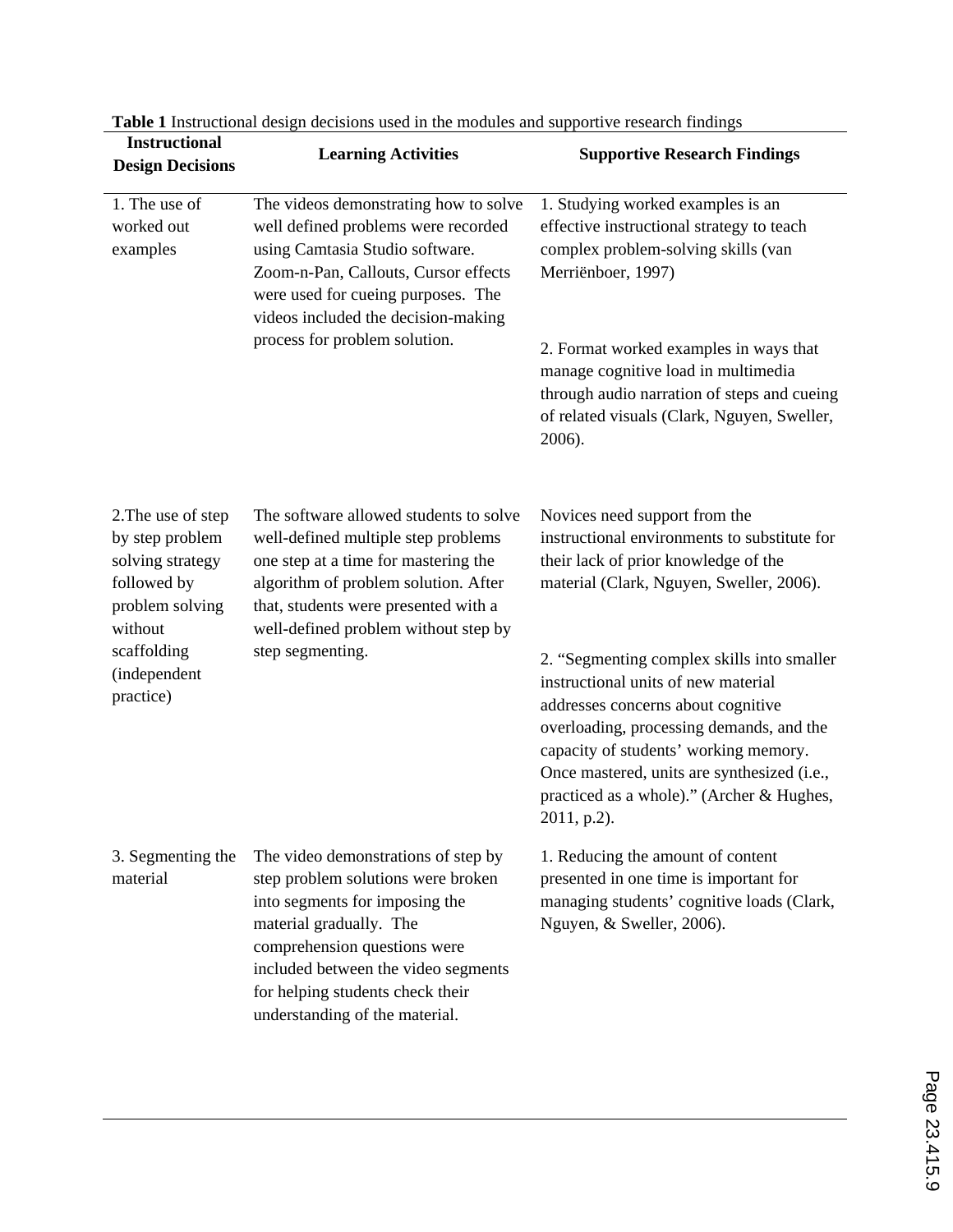| <b>Instructional</b><br><b>Design Decisions</b>                                                            | <b>Learning Activities</b>                                                                                                                                                                                                                                                                                                                                                                                            | <b>Supportive Research Findings</b>                                                                                                                                                                                                                                                                                                                                                                                                                                                                                                                                    |
|------------------------------------------------------------------------------------------------------------|-----------------------------------------------------------------------------------------------------------------------------------------------------------------------------------------------------------------------------------------------------------------------------------------------------------------------------------------------------------------------------------------------------------------------|------------------------------------------------------------------------------------------------------------------------------------------------------------------------------------------------------------------------------------------------------------------------------------------------------------------------------------------------------------------------------------------------------------------------------------------------------------------------------------------------------------------------------------------------------------------------|
| 4. Checking<br>student<br>comprehension of<br>the material<br>between<br>segments                          | Students were presented with<br>questions and explanatory<br>feedback on each step of their<br>learning.                                                                                                                                                                                                                                                                                                              | 1."eliciting increased numbers of student<br>responses enhances student engagement."<br>(Archer & Hughes, 2011, p. 2)                                                                                                                                                                                                                                                                                                                                                                                                                                                  |
| 5. Learner-pacing                                                                                          | Students were provided with the<br>tools to self-pace their learning at<br>any time through the whole<br>module.                                                                                                                                                                                                                                                                                                      | 1. " the decisions on how rapidly an<br>instructional sequence should proceed can best<br>be made by the learner." (Clark, Nguyen, &<br>Sweller, 2006, p.181).                                                                                                                                                                                                                                                                                                                                                                                                         |
| 6. The possibility<br>for students to<br>choose between<br>worked examples<br>and step by step<br>practice | The software navigation allows<br>students to skip worked examples<br>and go directly to step by step<br>problem solving.                                                                                                                                                                                                                                                                                             | 1." With more experience in the domain,<br>worked examples became redundant and<br>problem solving proved superior. It is suggested<br>that the relative effectiveness of either worked<br>examples or problem solving depends heavily<br>on levels of learner knowledge" (Kalyuga,<br>Chandler, Tuovinen, & Sweller, 2001, p.579).                                                                                                                                                                                                                                    |
| 7. Use of<br>immediate<br>explanatory<br>feedback                                                          | 1. Students were presented with<br>the correct/incorrect and<br>explanatory feedback on each<br>step during problem solving .This<br>allowed students to clarify their<br>possible misunderstandings early<br>in the process.<br>2. Students were presented with<br>correct/incorrect explanatory<br>feedback on their answers to<br>comprehension questions between<br>the segments of the worked<br>example videos. | 1. Formative feedback reduces uncertainty<br>between students' performance and goals and<br>enhances learning (Ashford et al. 2003;<br>Bangert-Drowns et al. 1991).<br>2. The use of immediate feedback is appropriate<br>for difficult tasks and novice learners who do<br>not have prior experience with the information<br>taught (Clariana, 1990; Shute, 2008).<br>3. Provide immediate affirmative and corrective<br>feedback. Follow up on students' responses as<br>quickly as you can. Immediate feedback to<br>students about the accuracy of their responses |

helps ensure high rates of success and reduces the likelihood of practicing errors." (Archer &

Hughes, 2011, p. 3).

Page 23.415.10 Page 23.415.10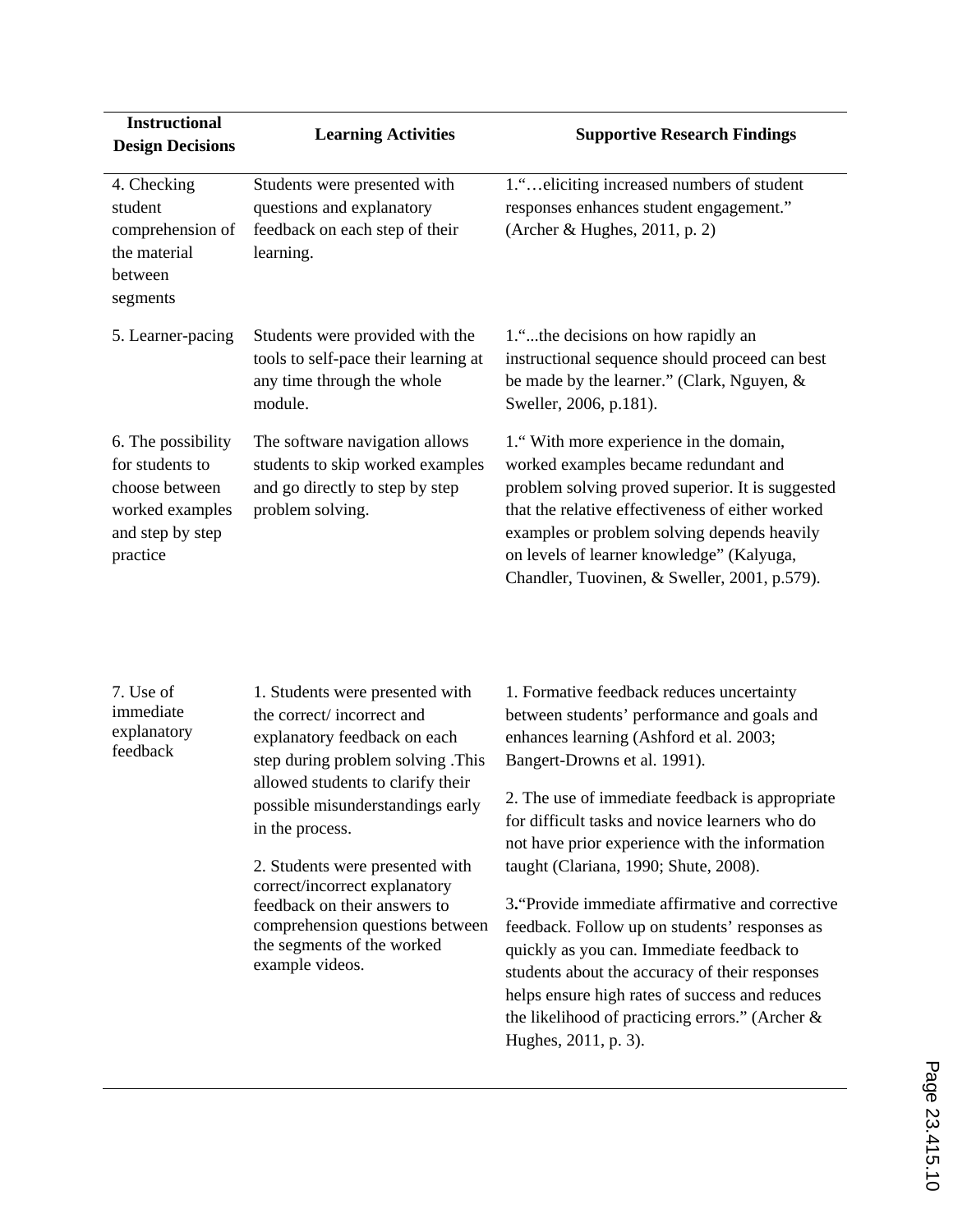#### **Evaluation Methods and Procedures Grounded in the Literature Review Findings**

According to Cronbach (1982), formative evaluation consisting of multiple small studies can be instrumental if its purpose is to understand how the program works and how to improve it. Therefore, we decided on the format that combines the benefits of usability testing (how easy the modules are to use) and user-interface analysis (what students think about how the program helps them learn). During the developmental stage, we conducted a pilot study of the modules during the 2012 Fall Semester. The collected information was used for the refinement of the module design.

Traditionally, highly detailed evaluation approaches are labor and time-intensive (Jones et A., 1999). In our design study, the heuristic approach to evaluation using the Learning Object Review Instrument (LORI) was combined with usability testing. The heuristic approach was used for userinterface analysis. The LORI was chosen because it strikes a pragmatic balance between depth of assessment and time (Leacock & Nesbit, 2007). "The LORI enables learning object users to create reviews consisting of ratings and comments on nine dimensions of quality: content quality, learning goal alignment, feedback and adaptation, motivation, presentation design, interaction usability, accessibility, reusability, and standards compliance" (Leacock & Nesbit, 2007, p.44) The standard compliance dimension was excluded as not applicable for the evaluation of this module.

The usability testing approach was used for immediate elimination of basic navigation problems at the early stage. Usability testing differs from most other kinds of feedback-gathering methods because it is based on direct observations of people using the product. As stated by Jeffries, Miller, Wharton,  $\&$ Uyeda (1991), when comparing four formative evaluation techniques "Usability testing did a good job of finding serious problems…and was very good at finding recurring and general problems, and at avoiding low-priority problems."

For triangulation purposes, the data were collected from three perspectives: students'(paper-based survey, individual interviews, informal observations of program use during which students were engaged in learning focused dialogues), instructors' (interview with the instructor about how well the hybrid component met the learning objectives, student learning needs, and student learning outcomes at the 3 tests during the course), and multimedia instructional designer's (data about actual use of the program coming from data base in Blackboard Learning Management System.

## **Subjects.**

The sample consisting of six participants is described below.

- 1. Four participants were enrolled in the fall 2012 course, and the other two completed the course two semesters ago when the modules were not used in the course.
- 2. Among the four students enrolled in this course, there were two high achieving and two low achieving students.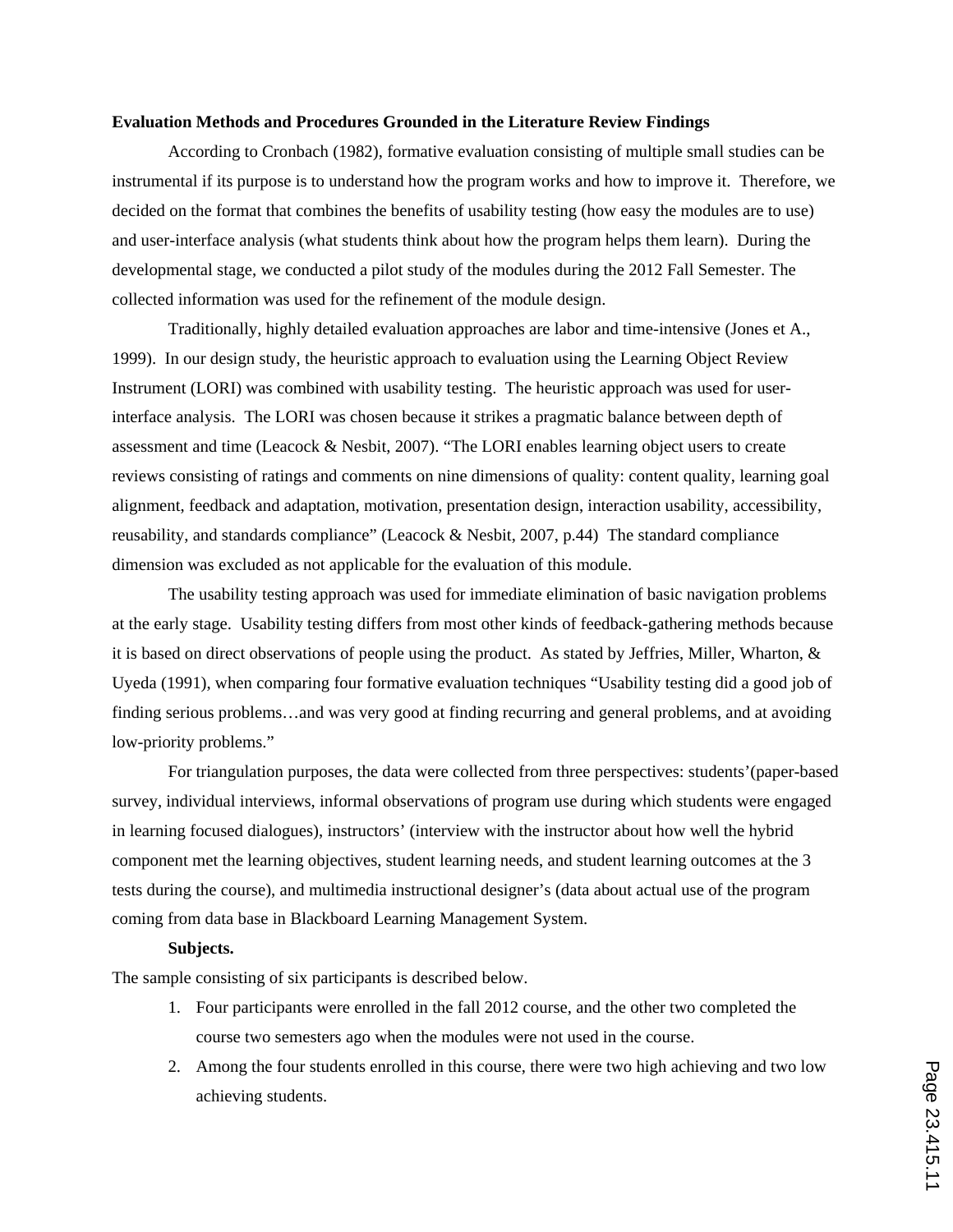- 3. Two participants did not have high speed internet connection at home.
- 4. One participant was a teaching assistant for a different course. Another participant has been working full time.

## **Data collection and analysis plan.**

During the fall semester of 2012, a web-enhanced construction equipment course was offered at ISU. The course offering is a three credit course that had been scheduled to meet 2 times per week with a lecture meeting on one day and a lab another day. The modules were used as online home preparation for the lab. The use of modules was not required during the course. The scores of students' correct/incorrect answers through the modules were not included in the calculations of student final grade, and students did not receive any bonus points for the use of the modules. The data about how students used the modules and the educational value of the modules came from four sources:

- 1. A user-interface analysis was conducted with the six students. Data about students' attitudes with regard to various components of the modules were collected during the semi-structured debriefing session with individual students. Student input was important to collect information for possible modifications and gauge in what parts of the modules students are investing their time and why some parts of the modules were more preferable than others. Also the data from the students helped the researchers to tentatively evaluate the effectiveness of the modules (whether the modules help students learn or not) and efficiency (whether the time spent on the modules was comparable to their educational value).
- 2. Usability testing with the six students for evaluating the ease of navigation. Informal observations of how students used the modules were conducted followed by a semi-structured debriefing session. The participants were engaged in learning focused dialogues about effectiveness of program features and instructional design decisions implemented in the modules.
- 3. Instructor and teaching assistants' observations regarding the level of student success in the course and the use of the modules.
- 4. Data from the Blackboard Learning management system. There is a feature that tracks student access to course management activities, such as accessing the online module files. The frequency of students' accessing of the files was tracked and analyzed. We were particularly interested whether the use of modules is more or less favored but "A", "B" or "C" students.

## **Results**

The results presented in this paper are categorized by the above information sources.

## **User-interface analysis and usability testing.**

In tune with the Learning Object Review Instrument (LORI), the six participants created reviews on eight broadly interpreted dimensions of quality. The themes on each dimension and students'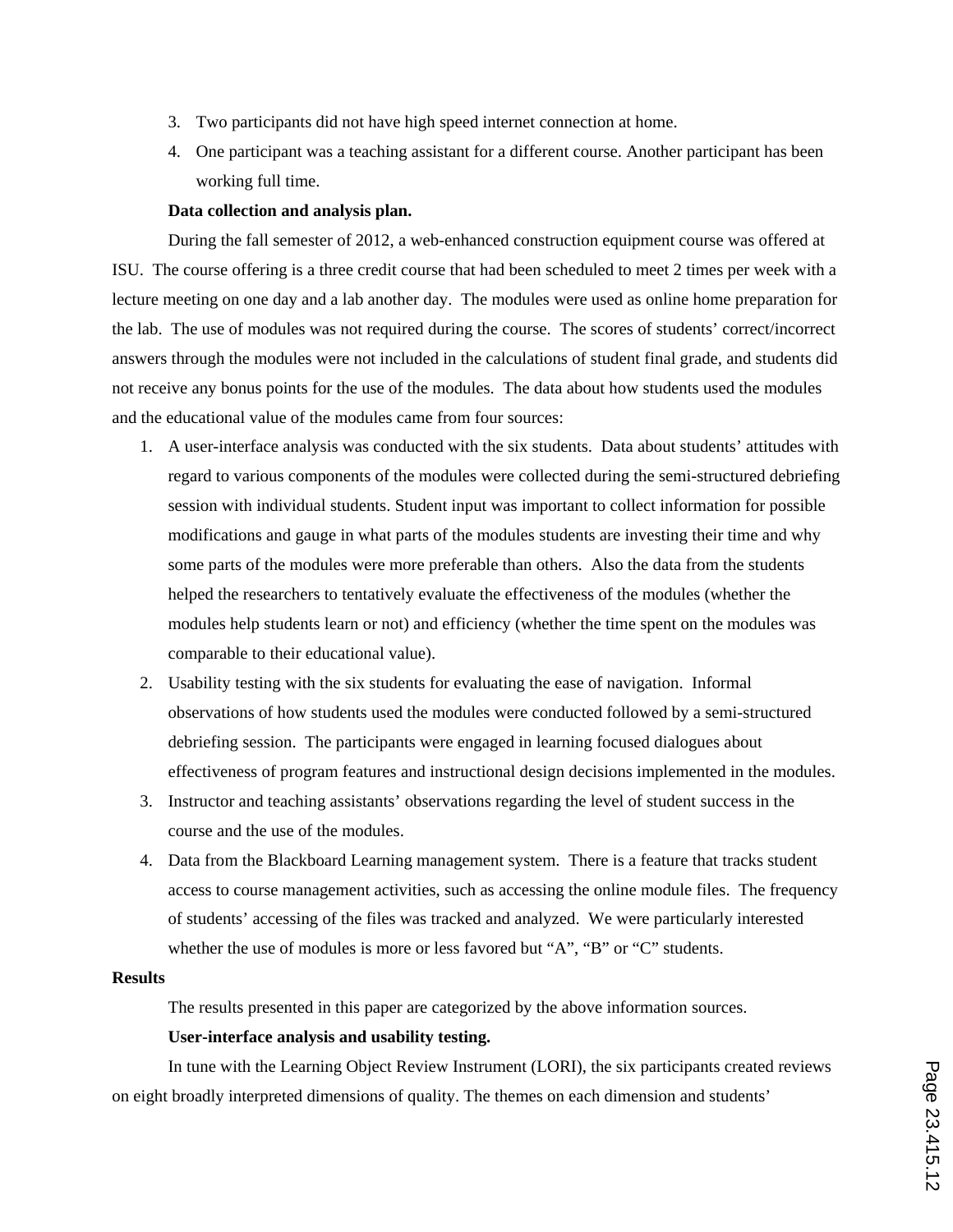supportive comments were tabulated below by each dimension. The dimensions were rated by the participants on the rating scale of five (1- not helpful at all; 2-not helpful; 3-somewhat helpful; 4-helpful; 5-very helpful). All the users emphasized the content quality (see Table 2).

| <b>Themes</b>               | Average<br><b>Ratings</b> | <b>Supportive Comments</b>                                                                                                                                                                         |
|-----------------------------|---------------------------|----------------------------------------------------------------------------------------------------------------------------------------------------------------------------------------------------|
| The<br>modules<br>have high | 4.8                       | 1). I notice that they (the modules) do teach us.                                                                                                                                                  |
| educational<br>value        |                           | 2). Step by step instruction, interactive, user-friendly, keeps you engaged.                                                                                                                       |
|                             |                           | 3). The videos are really boring, but the info is good. With my attention<br>problems, the interaction helps. If it were a module for an online course, I<br>would give it a rating of 5 out of 5. |
|                             |                           | 4). Compared to other classes taken online it is much better than what is<br>available now.                                                                                                        |
|                             |                           | 5). I understood the material fairly well (the student spontaneous comment<br>after going through Module 11).                                                                                      |
|                             |                           | 6). The concept of the Module design is solid.                                                                                                                                                     |

**Table 2** Students' reflections on the content quality of the modules

The students made positive comments on the alignment of what they learn through the modules with the in-class lab activities and the exams (see Table 3). As to alignment with learner characteristics, even though all the participants admitted the high educational value of the modules, various parts in the modules were redundant to several students. This raises a concern of giving students a tool to better navigate through the modules so that some steps can be easily skipped without the possibility of skipping key elements.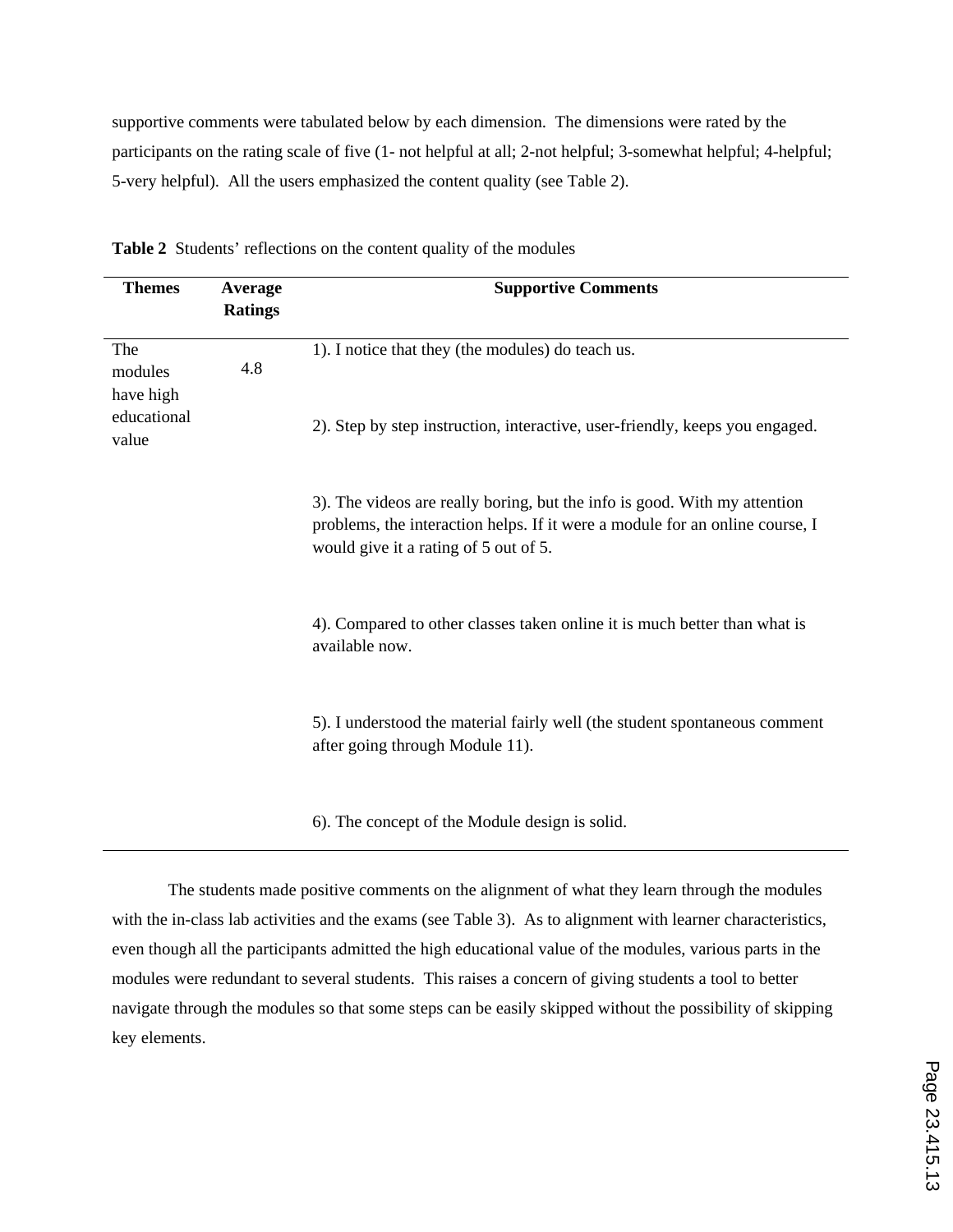| <b>Themes</b>                                                            | Average<br><b>Ratings</b> | <b>Representative Supportive Comments</b>                                                                                                         |
|--------------------------------------------------------------------------|---------------------------|---------------------------------------------------------------------------------------------------------------------------------------------------|
| 1. The modules help<br>students' preparing for<br>in-class exams         | 4.5                       | I would use the modules for preparing for the exams, if I do not<br>understand some parts; I like that I can pick and choose with the<br>modules. |
| 2. The modules align<br>with learning activities<br>in the in-class labs | 5                         | 1 Step by step instruction really helps you get started with<br>assignments in class.                                                             |
| 3. The modules align<br>with learner<br>characteristics                  | 3                         | 1). The information in the video demonstrations is sometimes<br>redundant.                                                                        |

## **Table 3** Students' reflections on learning goal alignment

# *Motivation.*

According to expectancy-value theory (Wigfield & Eccles, 2000) motivation is a function of the value placed on a task, one's expectations about the task, and the perceived cost of the task. The participants found the modules an important learning tool that allowed them online one on one practice with feedback at their convenience (see Table 4). But, at the same time, students found the modules extremely time consuming if used as extra work on top of their work in the lab class. This had a negative effect on students' motivation to use the modules to full extent.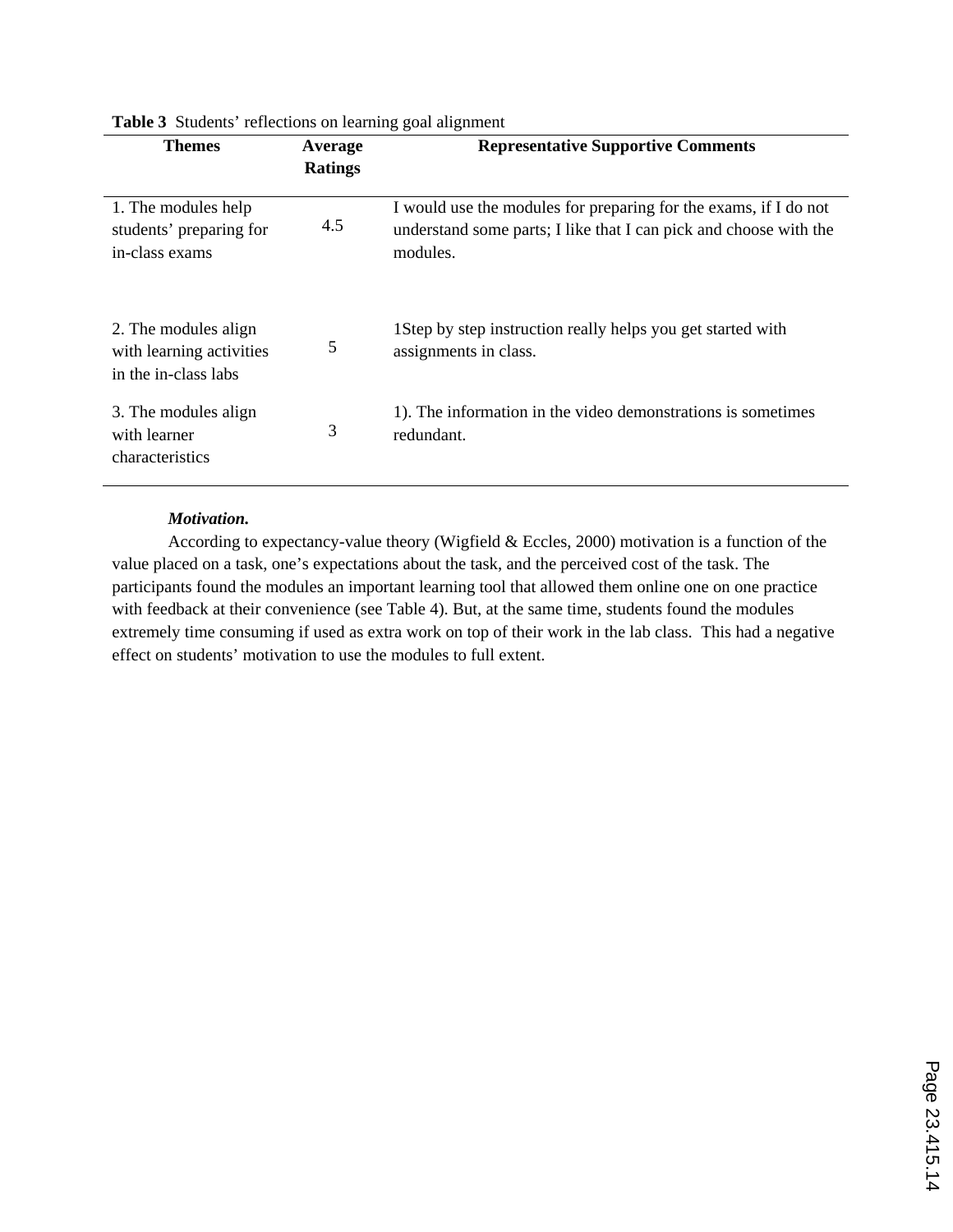| <b>Themes</b>                                                                                                          | Average<br><b>Ratings</b> | <b>Supportive Comments</b>                                                                                                                                                                                                                                                                                                                                                                                                                                                                                                                                                                                                                                           |
|------------------------------------------------------------------------------------------------------------------------|---------------------------|----------------------------------------------------------------------------------------------------------------------------------------------------------------------------------------------------------------------------------------------------------------------------------------------------------------------------------------------------------------------------------------------------------------------------------------------------------------------------------------------------------------------------------------------------------------------------------------------------------------------------------------------------------------------|
| 1.Value placed on<br>task: students think<br>that one on one<br>learning at their own<br>pace is beneficial to<br>them | $\mathfrak s$             | But I like this (the modules) to be able to do problems on my own.<br>And in class sometimes you work with the partner, and the partner<br>just wants to get done and out and may not explain it to you the part<br>that he has done. You know, it happens a lot in many classes; one<br>person will take over and just do the work. And it is good for this<br>person. He is going to get a good grade. But the other two or three<br>students in the group are out of luck. So it is kind of nice to learn it at<br>your own pace with this module. Sometimes in class you rush<br>through just to get the problems done. And it is not as beneficial, I<br>think. |
| 2. Expectations<br>about the task:<br>Students expect less<br>time spent on a<br>hybrid course                         | $\mathbf 2$               | It is almost like I know it will help us but it is not necessary at the<br>moment. But if we can choose not go to class it would be necessary<br>and more feasible. Because this is not feasible: two hours of class<br>and two hours of training through the module. And I have to watch<br>all the videos for my engineering mechanics class. And sometimes<br>this class is not my top priority because it is easier. I want to do well<br>in this class, but I have a mechanics class in which I am not doing that<br>well so I want to apply more time towards that class. It is a struggle.                                                                    |
| 3. Perceived cost of<br>the task:                                                                                      | $\overline{2}$            | The modules are extremely time-consuming.                                                                                                                                                                                                                                                                                                                                                                                                                                                                                                                                                                                                                            |
| Students think that<br>the time they need to<br>spend on the<br>modules is too long.                                   |                           |                                                                                                                                                                                                                                                                                                                                                                                                                                                                                                                                                                                                                                                                      |

**Table 4** Students' reflections on the motivational value of the modules

# *Program feedback.*

All the participants considered the explanatory program feedback as one of the most valuable parts of the modules (the average rating is 5 out of 5) because the detailed immediate feedback presented on each step of problem solving helped them clarify their misunderstandings early in the process (see Table 5). All the participants found the feedback sufficient and did not need a more specific explanation (an adaptive feedback tailored to their response).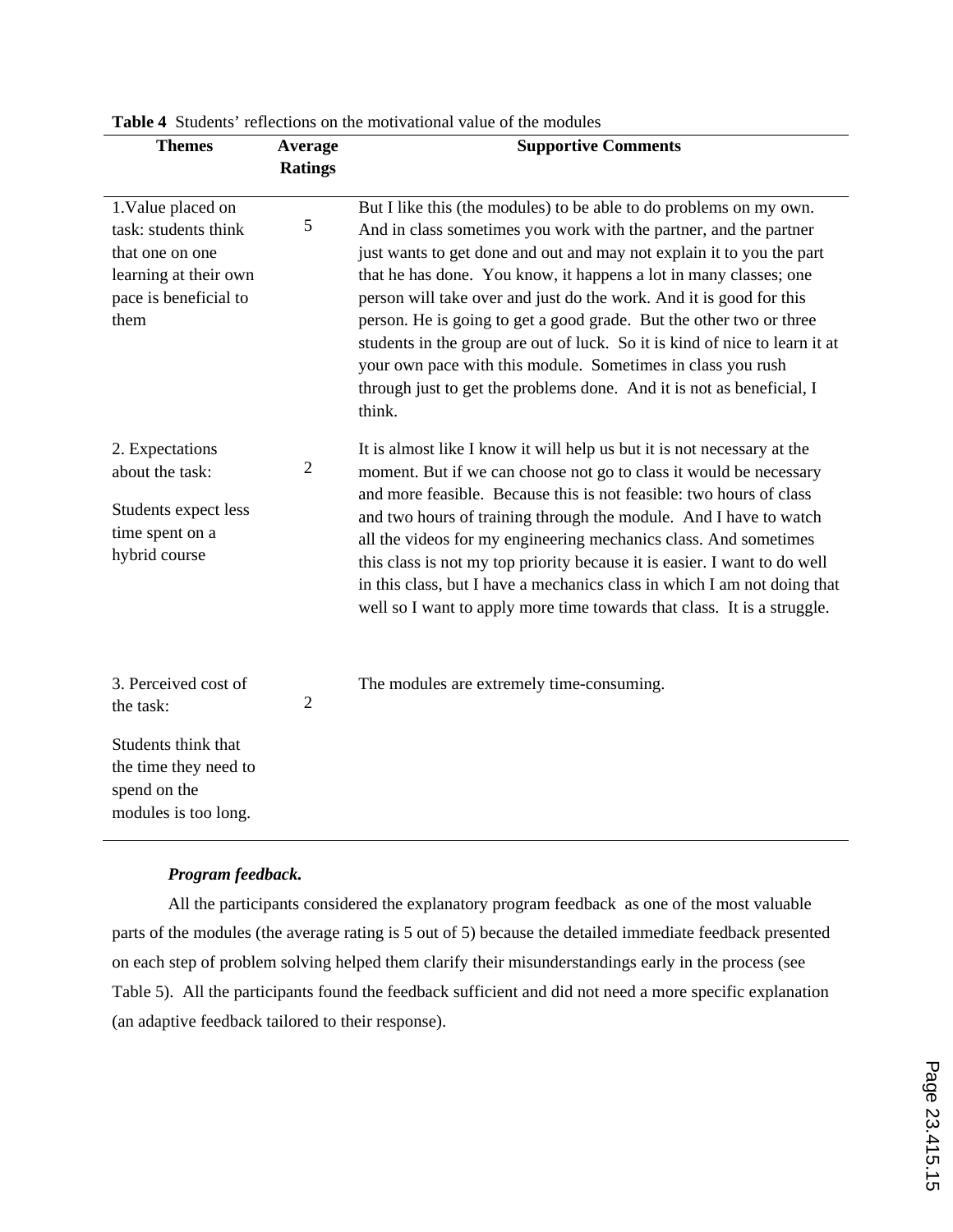| <b>Themes</b>                                                                                                                     | Average<br>rating | <b>Supportive comments</b>                                                                                                                                                                                                                                                                                                                                                                                                                                |
|-----------------------------------------------------------------------------------------------------------------------------------|-------------------|-----------------------------------------------------------------------------------------------------------------------------------------------------------------------------------------------------------------------------------------------------------------------------------------------------------------------------------------------------------------------------------------------------------------------------------------------------------|
| 1. Pre-determined<br>explanatory feedback<br>is the key part of the<br>step by step problem<br>solving practice in the<br>modules | 5                 | I like this part. I like this, the answer (pointing to the Immediate<br>Feedback for each step in the Scaffolded Practice). I know that when<br>I get something wrong and I cannot figure it out and it drives me<br>crazy. Here (in the modules), it helps me understand where I made a<br>mistake. It can be just one little thing, but if you cannot figure it out,<br>you will do the same mistake over and over again. The feedback<br>idea is huge! |
| 2. The feedback in the<br>modules is sufficient                                                                                   | 5                 | I had online stuff like this when you put an entry. And it says<br>"Wrong answer! Try again! Wrong Answer! Try again! And then it<br>just gives the correct answer.<br>So to have something like this (pointing to the feedback in the<br>modules) is better. Because you do not learn anything from just the<br>answer.                                                                                                                                  |

**Table 5** Students' reflections on the feedback feature in the modules

# *Instructional design strategies***.**

The presentation design of the modules follows from the properties of human working memory, as addressed in cognitive load theory (CLT) and Mayer's principles of design for multimedia learning (Mayer, 2001; Mayer & Moreno, 2003; Reed, 2006; van Merrienboer & Sweller, 2005). The themes from students' comments, the ratings for the implemented instructional strategies, and student supportive comments are presented in Table 6. The students found many instructional strategies and module features helpful. The participants were concerned with the length of some modules and specifically with the length of the videos presenting worked examples.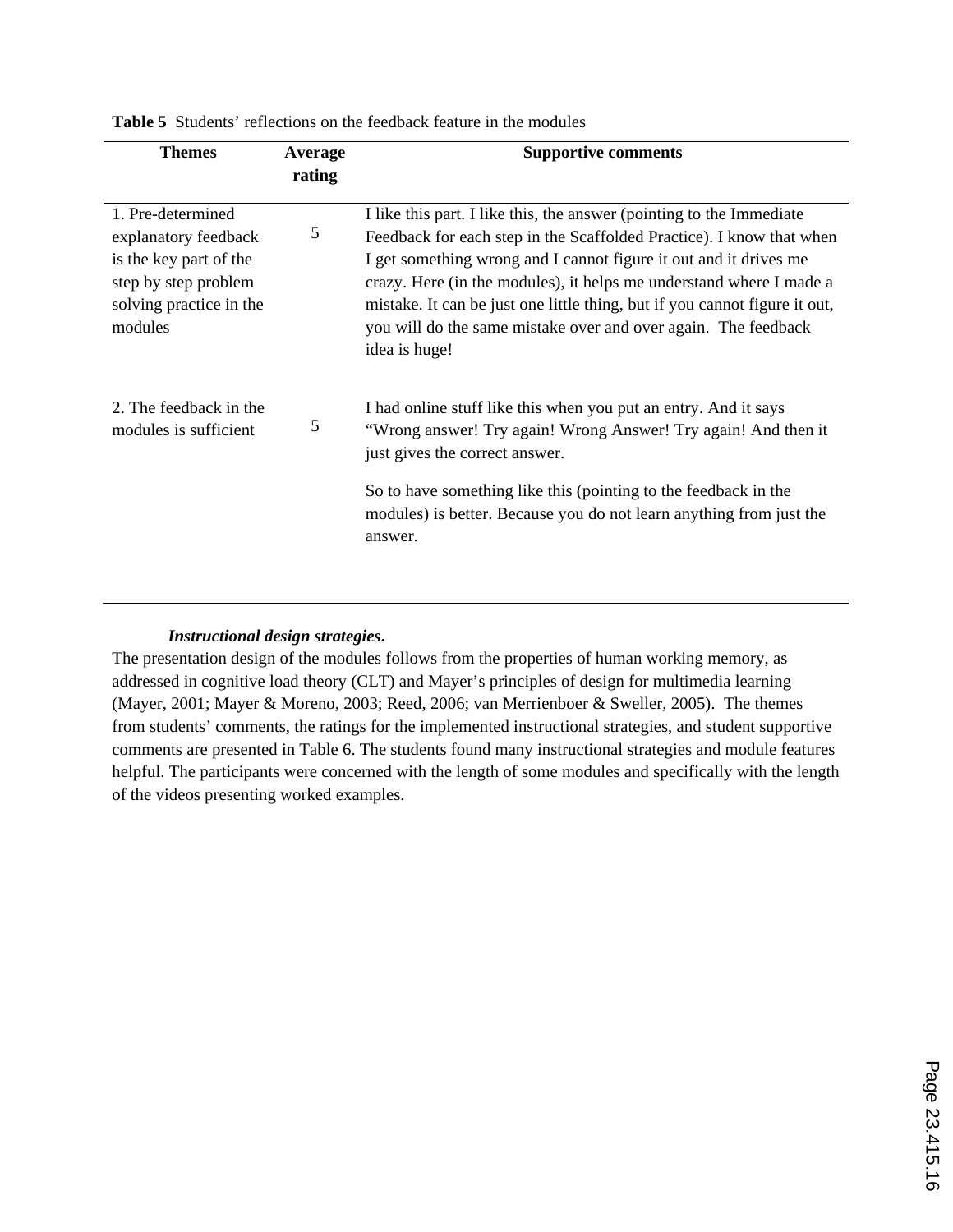| <b>Themes</b>                                                                          | Average        | <b>Student supportive comments</b>                                                                                                                                                                                                                                                                                                                                                                                                                                                                 |
|----------------------------------------------------------------------------------------|----------------|----------------------------------------------------------------------------------------------------------------------------------------------------------------------------------------------------------------------------------------------------------------------------------------------------------------------------------------------------------------------------------------------------------------------------------------------------------------------------------------------------|
|                                                                                        | <b>Ratings</b> |                                                                                                                                                                                                                                                                                                                                                                                                                                                                                                    |
| Scaffolded Practice with<br>feedback allows one on<br>one learning                     | 5              | 1). Using Scaffolded Practice you teach yourself and proof<br>yourself, and if you had more questions, the info on<br>demand (it will be nice to have it for each step in the Long<br>Problems) will cover most of them especially if you can<br>click on the video chunk related to each step or problem in<br>SP. Whereas if you do not understand one little thing you<br>can email it to the instructor before you go to class or ask<br>him in class. I am not a fan of watching long videos. |
|                                                                                        |                | 2). I can see a future for this. Because students who may<br>need help do not need to go to the instructor and ask for<br>help. This allows me one on one time. This may take time<br>to design, but once the format is out it is a lot easier.                                                                                                                                                                                                                                                    |
| Step by step instruction<br>is helpful                                                 | 5              | 1). Step by step is huge. Sometimes the hardest part is<br>starting the problem, maybe not necessarily with this class.<br>But in a lot of classes, you just have trouble because with a<br>problem, you know how to do it late on, and you are like,<br>what is the first step? If you get a process down, it is kind<br>of implanted in your brain. That really helps.                                                                                                                           |
| Presenting a set of<br>formulas related to the<br>problem on each screen<br>is helpful | 5              | 1). You look at this side and you see all the formulas. If<br>you have a problem with this some time on the go,<br>eventually, you will remember them. Whereas if he (the<br>instructor in the other class) just uses numbers you might<br>not remember the equation.                                                                                                                                                                                                                              |
| Presenting information<br>in print helps with clarity                                  | 5              | The instructor in the other online class goes through his<br>explanations step by step, but the problem is that he has<br>terrible hand writing. Not everyone can read it. This<br>module is much better because everyone can read it.                                                                                                                                                                                                                                                             |

**Table 6** Students' reflections on the instructional strategies implemented in the modules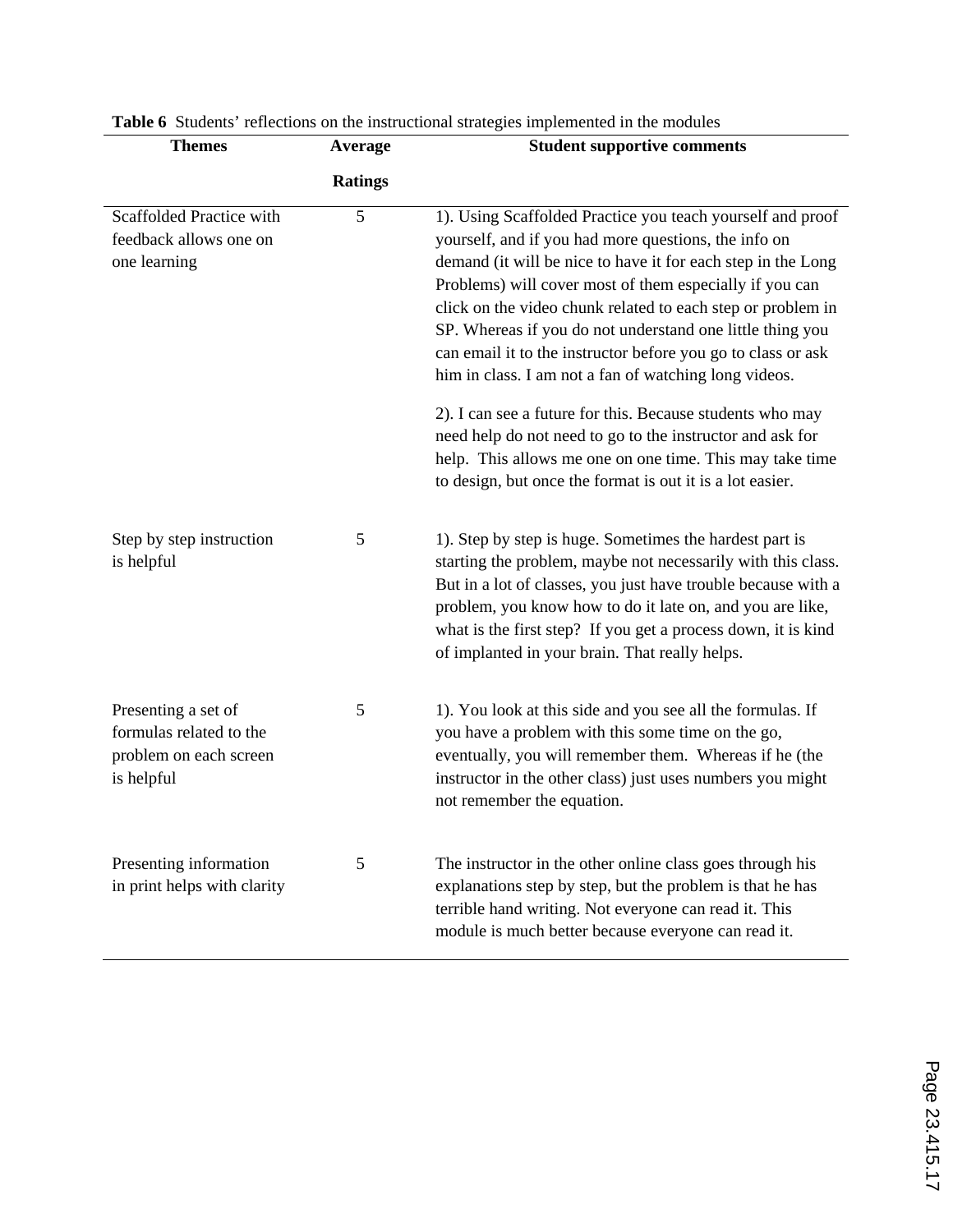| <b>Themes</b>                                                                                                  | Average        | <b>Student supportive comments</b>                                                                                                                                                                                                                                                                                                          |
|----------------------------------------------------------------------------------------------------------------|----------------|---------------------------------------------------------------------------------------------------------------------------------------------------------------------------------------------------------------------------------------------------------------------------------------------------------------------------------------------|
|                                                                                                                | <b>Ratings</b> |                                                                                                                                                                                                                                                                                                                                             |
| Presenting information<br>on demand could be a<br>nice addition to the<br>program<br>(have the info related to |                | That would help to have info on demand. If you are<br>confused with the portion, you do not need to go back<br>searching. That will be a lot better because it will reduce<br>the time spent with the module. It takes too long.                                                                                                            |
| a particular question on<br>each screen for those<br>who need it)                                              |                |                                                                                                                                                                                                                                                                                                                                             |
| Solving problems by<br>yourself after watching<br>worked out examples is<br>helpful                            | 5              | I would like to be able to solve the problems not just see<br>the instructor solving the problems. Because my brain<br>does not work quick enough, I think, to catch everything<br>what teacher says. They have been doing it 10-20 years<br>and it is their second nature. They might not understand<br>that for us it is still difficult. |
| Segmenting                                                                                                     | 5              | Breaking up the information into chunks and steps helps<br>retain it.                                                                                                                                                                                                                                                                       |
| Font                                                                                                           | 4              | 1). I like the font.                                                                                                                                                                                                                                                                                                                        |
|                                                                                                                |                | 2). It needs to be bigger                                                                                                                                                                                                                                                                                                                   |
| Having a range for the<br>correct answer                                                                       | 5              | It needs a certain range set. So, if your answer falls in to<br>the range, it is correct enough to be considered as a correct<br>answer.                                                                                                                                                                                                    |
| Need for a better format<br>of information<br>presentation in the                                              | 3              | 1). Less zooming and going back and forward (I am<br>focusing on the movement not on the instruction)                                                                                                                                                                                                                                       |
| videos (worked<br>examples)                                                                                    |                | 2). When I was watching Productivity Chains in Module<br>13, it needs more visualization, two minutes of steering on<br>the screen is too much. It is beyond my attention span, but<br>still good information.                                                                                                                              |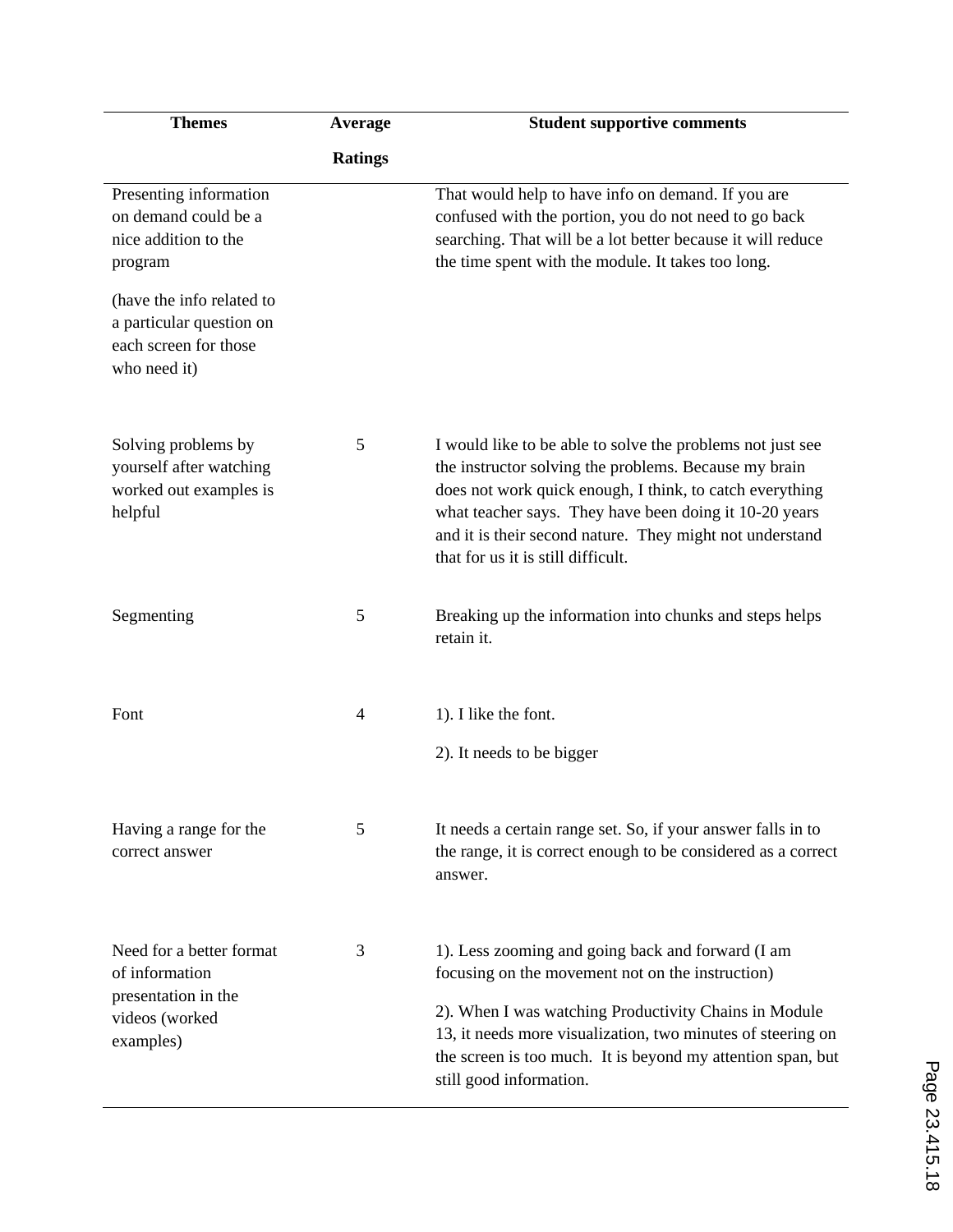| <b>Themes</b>                        | Average        | <b>Student supportive comments</b>                        |
|--------------------------------------|----------------|-----------------------------------------------------------|
|                                      | <b>Ratings</b> |                                                           |
| Some of the modules are.<br>too long |                | 2). Please condense the modules, because it is a looooot! |

# *Interaction usability.*

Several navigation problems were detected when students were observed using the modules . Additional information about navigation problems came from the interviews with the students. The summary of the findings on the dimension of interaction usability is presented in Table 7. **Table 7** Summary of the findings on the dimension of interaction usability

| <b>Themes</b>                                                                                 | Average<br><b>Ratings</b> | <b>Supportive Comments</b>                                                                                                                                                                                                                                                                                                                                                                                                                                                                                                                                                                                                                                                                                                                                                                                                                                                                         |
|-----------------------------------------------------------------------------------------------|---------------------------|----------------------------------------------------------------------------------------------------------------------------------------------------------------------------------------------------------------------------------------------------------------------------------------------------------------------------------------------------------------------------------------------------------------------------------------------------------------------------------------------------------------------------------------------------------------------------------------------------------------------------------------------------------------------------------------------------------------------------------------------------------------------------------------------------------------------------------------------------------------------------------------------------|
| <b>Students</b><br>experienced<br>problems<br>with the<br>navigation<br>through the<br>Module | $\overline{2}$            | Observer comments:<br>1). Four out of six students could not figure out that they should navigate<br>through the Module using the NEXT and the BACK buttons. They were<br>navigating through the Module by using the menu and that took them<br>unexpectedly to other parts of the modules.<br>2). Two out of six students could not figure out the how the navigation path<br>was supposed to work after watching the first video segment on video<br>hosting service, ScreenCast. Those students were listening to the chunks of<br>video in ScreenCast, one after another, and missed navigating to the<br>comprehension questions between video segments. The students were<br>supposed to return from ScreenCast to the module after each segment in<br>order to answer the comprehension questions.<br>3). One student could not figure out that the screen with the video is<br>expandable. |
|                                                                                               |                           | Student comments:<br>At first, I watched the videos one after another in Screencast, later I figured<br>out that there are questions between videos. Those help to check your<br>understanding of the material.                                                                                                                                                                                                                                                                                                                                                                                                                                                                                                                                                                                                                                                                                    |

Students considered as an advantage the fact that the modules can be played on mobiles. See their comments in Table 8.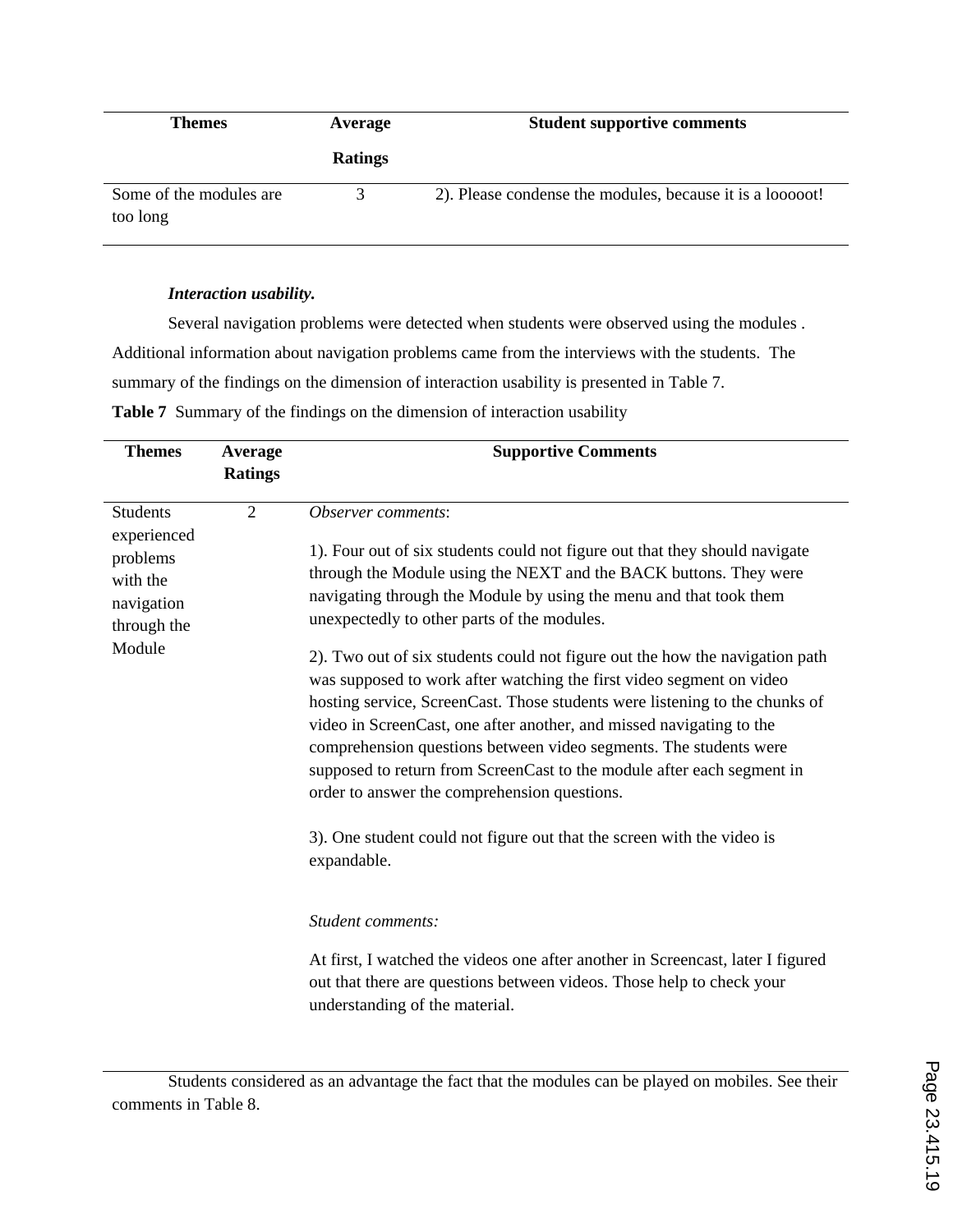| <b>Themes</b>                                                                                                                         | Average<br><b>Ratings</b> | <b>Supportive Comments</b>                                                                                                                                                                                                                                                                               |
|---------------------------------------------------------------------------------------------------------------------------------------|---------------------------|----------------------------------------------------------------------------------------------------------------------------------------------------------------------------------------------------------------------------------------------------------------------------------------------------------|
|                                                                                                                                       |                           |                                                                                                                                                                                                                                                                                                          |
| 1). Some students use<br>ipads in class to<br>watch the parts of the<br>modules, others use<br>smart phones to work<br>on the modules | 5                         | 1). I saw people bringing their ipads and watch the parts of the<br>modules online in class. I think that helps a ton. See, you cannot<br>remember everything. You take notes, but it is nice to see the<br>instructor doing it again.<br>2). When I have a break at work, I work with the modules on my |
| during the break<br>hours at work.                                                                                                    |                           | smart phone.                                                                                                                                                                                                                                                                                             |

**Table 8** Summary of students' comments on the accessibility of the modules on mobile devices

# *Reusability: Addressing the needs of people with different learning styles.*

The students were satisfied with the fact that the modules were designed to support the needs of students with different ways of information processing. Among six people, three people would rather use a combination of worked examples and step by step solution of the problems (Scaffolded Practice). Two people would rather use Scaffolded Practice and have some factual and conceptual information presented on demand on each screen when they need it for problem solving. One person would rather limit his use of the modules to worked examples and comprehension questions between the video segments. Students' comments about the versatility of the modules are presented in Table 9.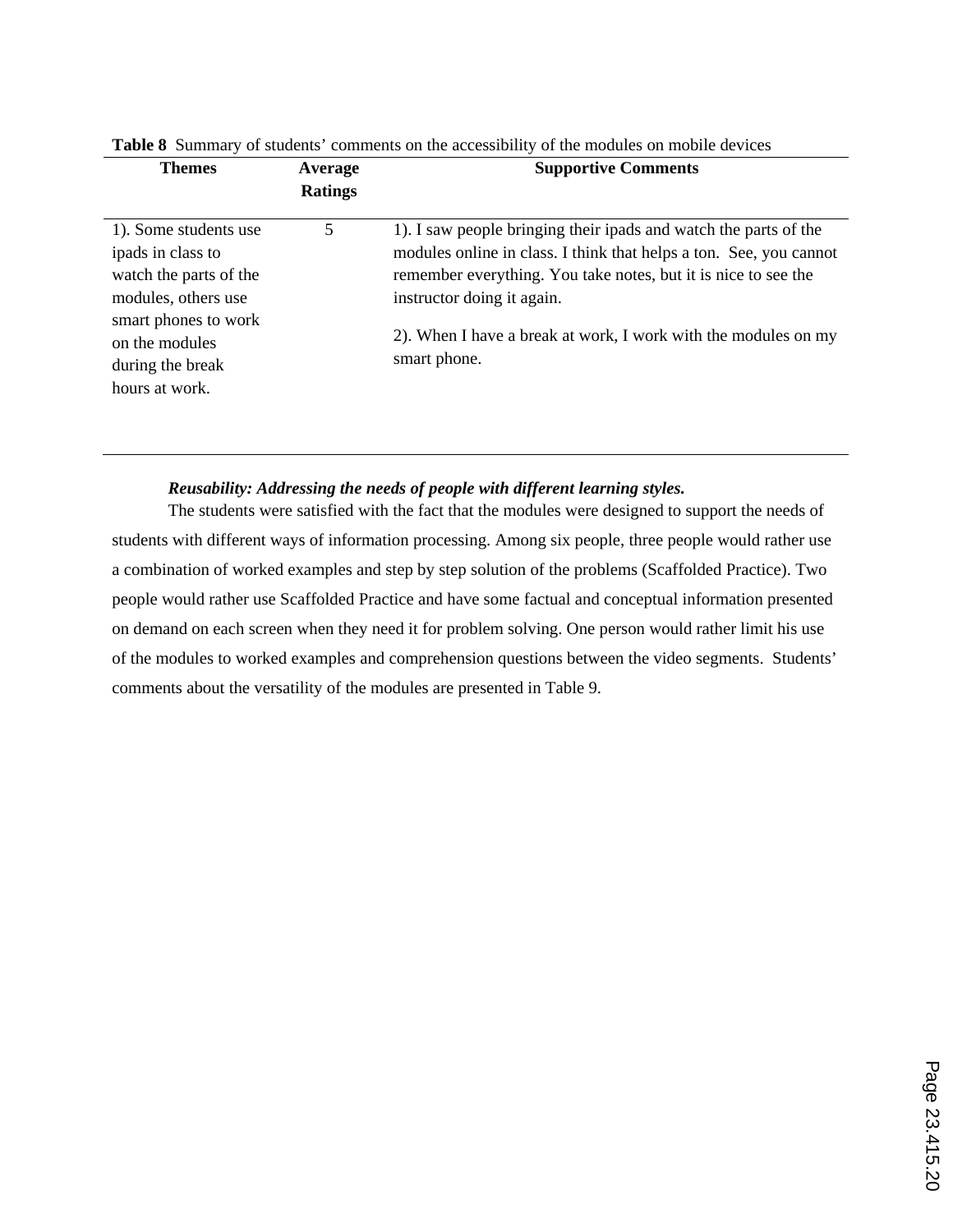| <b>Themes</b>                                                                                                                | Average<br><b>Ratings</b> | <b>Supportive Comments</b>                                                                                                                                                                                                                                                 |
|------------------------------------------------------------------------------------------------------------------------------|---------------------------|----------------------------------------------------------------------------------------------------------------------------------------------------------------------------------------------------------------------------------------------------------------------------|
| Modules address<br>the needs of<br>students with<br>different speeds and<br>cognitive styles of<br>information<br>processing | 5                         | 1). I can use the modules at my convenience and at my own pace.<br>2). The modules allow students one on one learning. I am not a big fan<br>of videos, step by step practice is better. They allow me to solve the<br>problems by myself, proof myself, and learn faster. |

**Table 9** Summary of students' comments on the reusability of the Modules by people with different learning styles

# **Integration of the modules into the hybrid course.**

The students raised their concerns about the integration of the modules into the course (see Table 10).

| <b>Themes</b>                                                                                                                        | <b>Supportive comments</b>                                                                                                                                                                                                                                                                                                                                    |
|--------------------------------------------------------------------------------------------------------------------------------------|---------------------------------------------------------------------------------------------------------------------------------------------------------------------------------------------------------------------------------------------------------------------------------------------------------------------------------------------------------------|
| Feasibility of<br>using modules on<br>top of labs is<br>questionable                                                                 | 1). Too many things going on in this class: you have the Modules, you have class<br>problems, you have homework assignments, you have a lot to think about. It is<br>overwhelming.                                                                                                                                                                            |
| At the beginning<br>of the semester,<br>explanation of<br>module benefits<br>and<br>demonstration of<br>their use at is<br>important | 1). Explain to us how to go through it (the Module) so that we do not miss the quiz<br>questions and use the arrows at the top right corner for navigation and we know that<br>we just watch one video at a time on ScreenCast.<br>2). I would tell the students what is in the modules, why you have to do these modules<br>and why it is beneficial to you. |
| The use of the<br>modules will<br>increase, if it is<br>mandated.                                                                    | 1). If you want students to use the modules, student performance need to be graded.<br>2). The use of modules needs to be mandatory otherwise students will not use it.                                                                                                                                                                                       |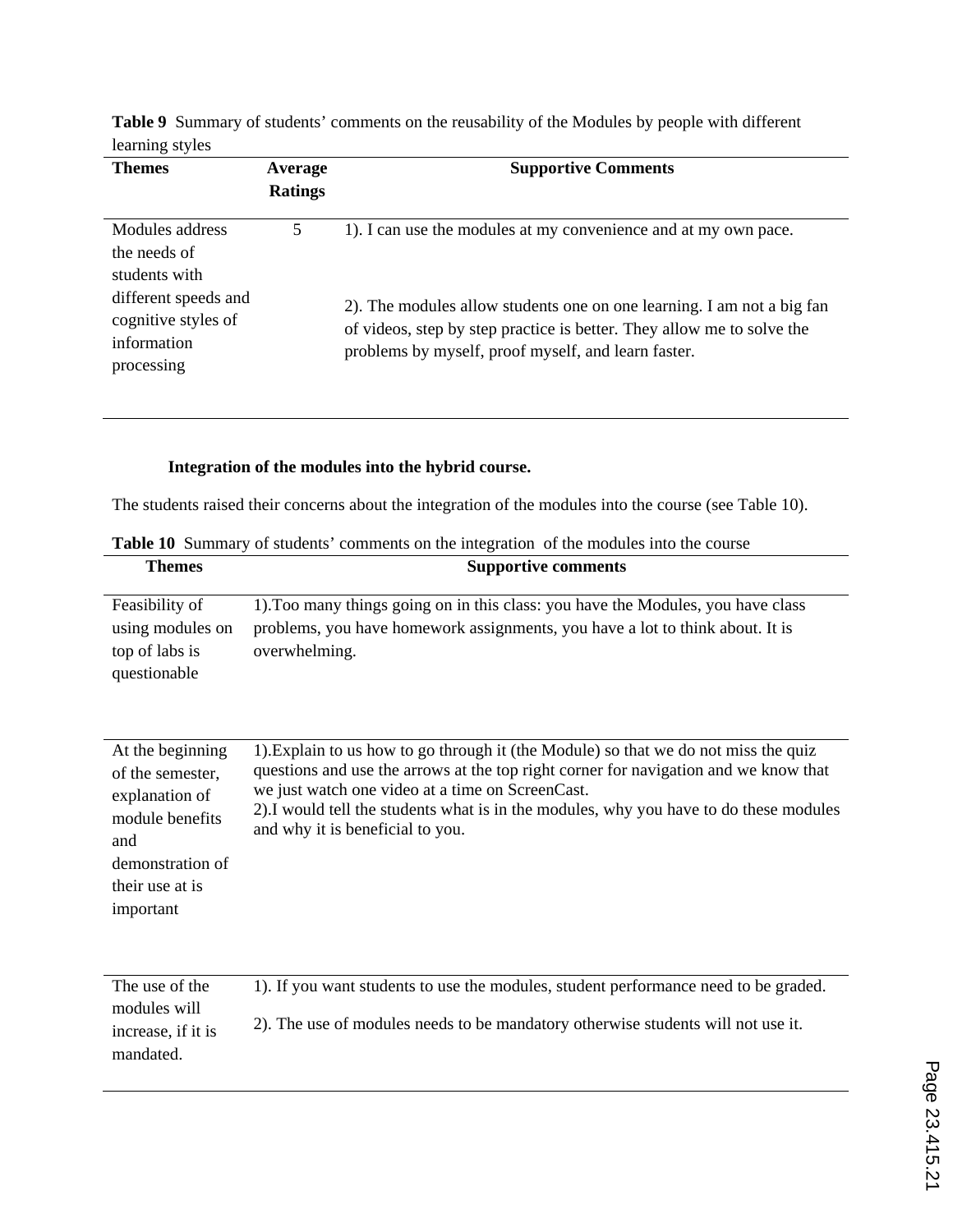#### **Instructor's comments on students' progress through the course.**

The summary of the instructor's comments about students' progress through the course is presented below. The instructor considered the modules as an effective way of learning. He said: "Students who were using the modules had a good experience with the modules and were well prepared for solving problems in groups during lab sessions." The instructor felt that the program helped the students learn systematically because students' exam grades during the semester were on average higher compared to the previous semesters. "The modules helped the students to look at the problems at their own pace with their individual backgrounds."

Even though the instructor did not question the educational value of the modules, he noticed that not all students used the modules. By the end of the semester, less than half of the class devoted enough time to work with the modules. The instructor found that the module design should be improved to do a better job motivating students to use them. He commented: " I do not question the educational value of the modules, but I do not know how to motivate students to use them on a regular basis."

#### **Tracking of students' use of the modules.**

The data about how students used the Modules came from the Blackboard course management system. They have shown that the students spent time using the Modules; however, there was no consistency with regard to how much time was spent with each module. During the interviews, some students indicated that they went directly to the Scaffolded Practice with feedback and skipped the videos. If they had trouble understanding the material, they went back to the parts of the videos they needed for clarification of the material and did not watch all the videos with worked examples. Fewer students limited their use of the modules to watching the videos only, and skipped the Scaffolded Practice.

Since the use of the modules was not required during the course (no points for the use of modules, the scores of students' correct/incorrect answers through the modules were not included in the calculations of student final grade), some students did not commit much time using them. In the first part of the semester, half of the class used the modules, by the end of the semester, only one third of the students used them on a regular basis.

# **Discussion and Conclusions**

The main findings cover several topics of interest: engagement, effectiveness of a teaching approach, efficiency of the teaching approach, the appropriateness and user-friendliness of the overall multimedia design and separate features, flexibility, technology issues, time commitment issues related both to the module itself and integration in the course. The results of the evaluation reveal that the modules have several positive features such as teaching effectiveness of the modules, accessibility on mobile devices, and the ability to address the needs of students with different learning styles. The modules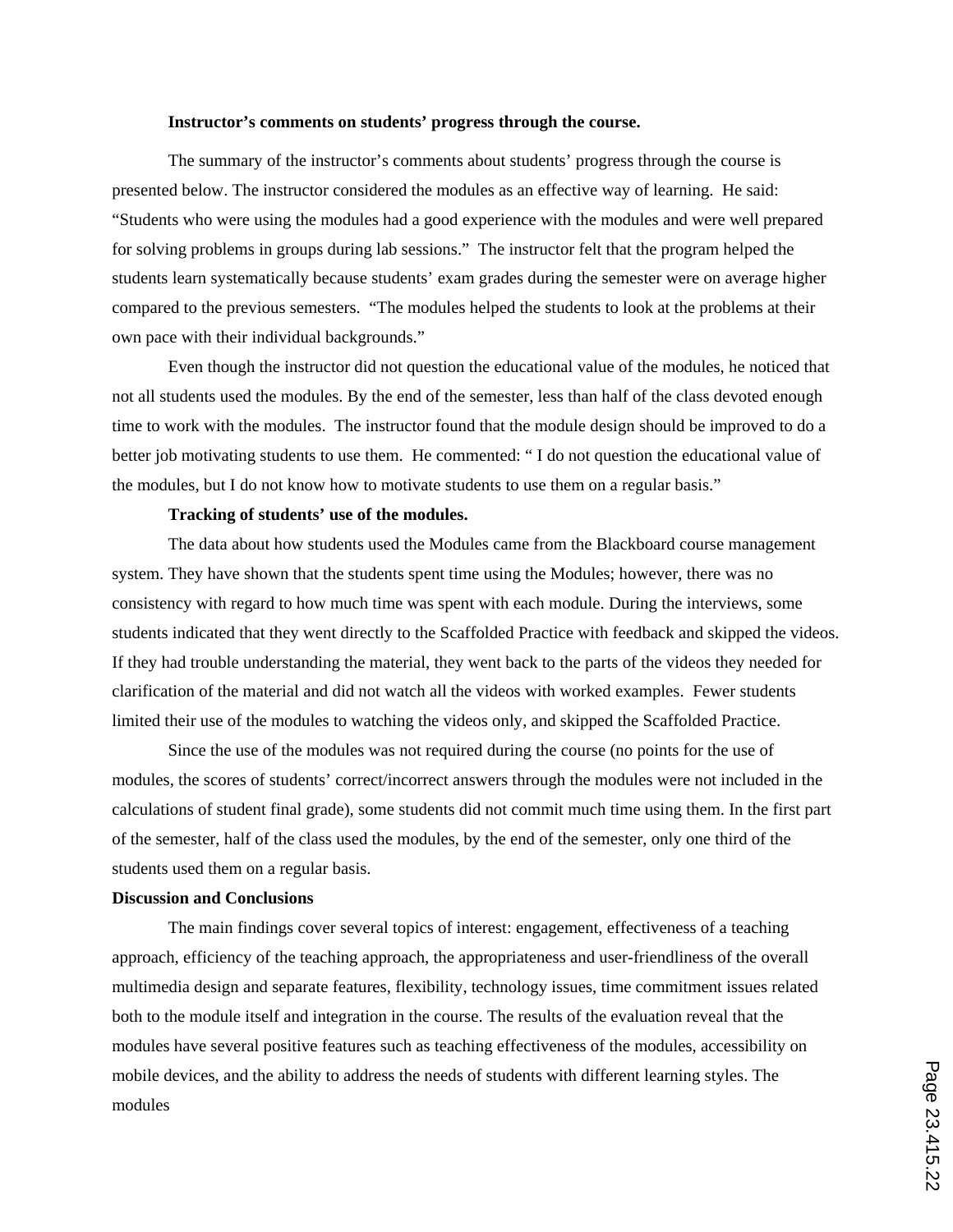- 1. Allow one on one training at students' own pace
- 2. Facilitate cognitive processing of the information
- 3. Allow high engagement with the material because of interactivity
- 4. Address students' differences in learning styles
- 5. Allow flexibility of interacting with the material

According to students' comments, the modules had an educational value because of the combination of worked out examples (video demonstration of problem solution) and step by step problem solving augmented with explanatory feedback. Also, the participants found chunking videos with comprehension questions as an effective method to help them monitor their understanding of the material.

Along with the positive features, a series of deficiencies was found that needed to be resolved. Some of these deficiencies are related to the navigation design of the modules, others to the way the modules were implemented during the course.

First, the navigation design of the modules allowed three paths: linear navigation by clicking on NEXT and BACK buttons, navigation to segments of the Module, and navigation within video hosting service ScreenCast. Without receiving explanations of how and why to use the modules, many students were confused at the beginning of the semester. These findings are in concert with the experiences of other instructors of hybrid courses.

One of the lessons learned by seventeen instructors during the Hybrid Course Project in five University of Wisconsin (UW) campuses was that "…students don't grasp the hybrid concept readily. Instructors need to provide repeated explanations about the model and why it was chosen for their particular course". Instructors must be aware of students' perceptions, especially that they don't consider a face to face lecture to be "work" but they definitely consider online activities to be "work." (Aycock, Garnham & Kaleta, 2002, p.2).

Second, the students perceived that the modules that took more than an hour of work were too long to be put on top of the existing traditional course. The common themes that arose from the informal conversations of the instructor and the teaching assistants with the students during the semester:

1. The modules are too long to use them as preparation for in-class sessions.

2. The students had trouble paying attention to the videos demonstrating worked examples and staying on task.

3. The modules were not required, and the students were not motivated to do extra work without reward points.

4. The students wanted to do the work once either at home online by using the modules or in class. They did not want to do the same work twice.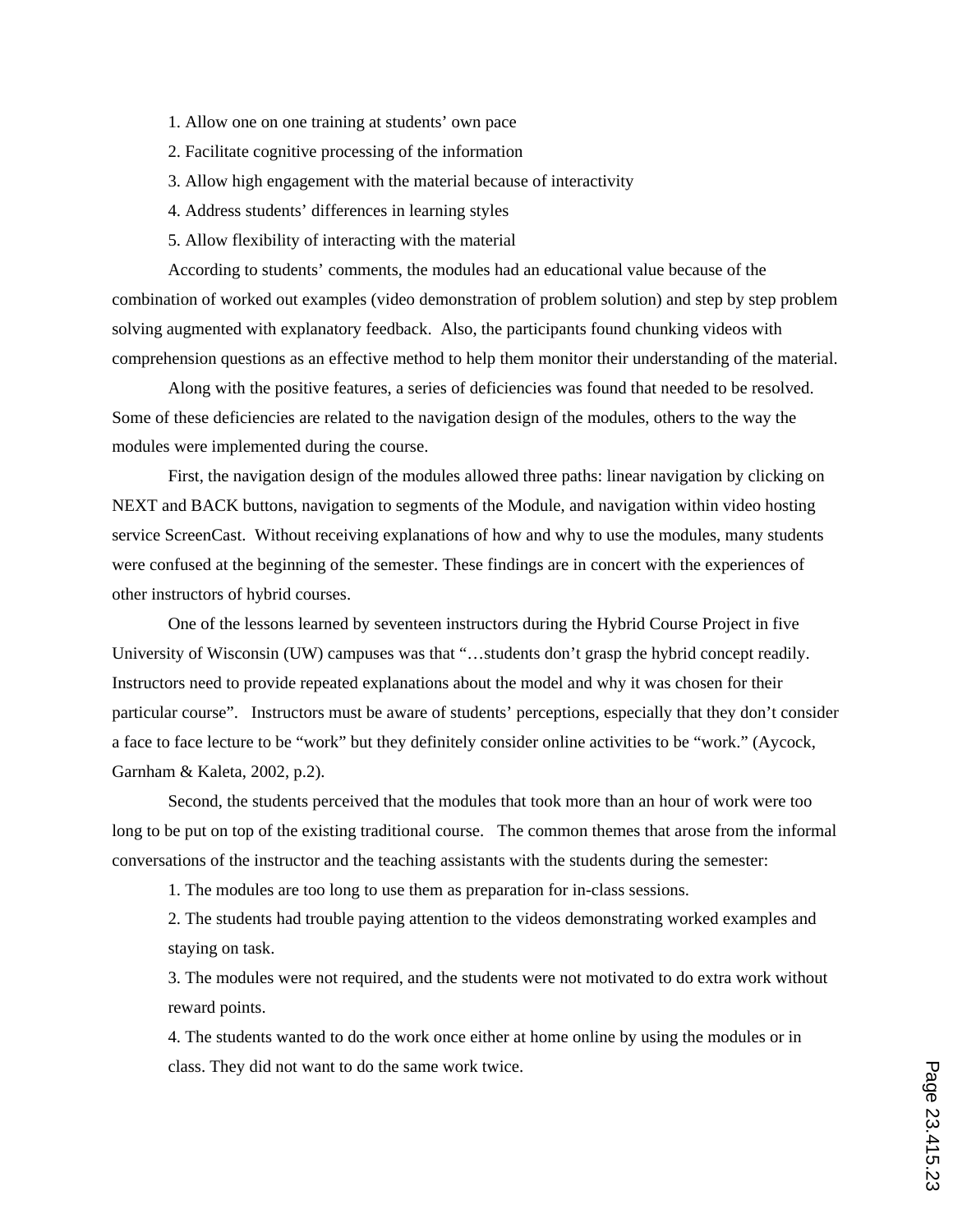The above factors may have influenced students' navigation patterns (they used parts of the modules) and students' motivation to use them on a regular basis. This is in tune with the research findings. According the previous research, one of the most common problems with the design of hybrid courses is "course and a half" syndrome when "instructors tend to 'add-on' to their traditional course instead of rethinking their course's objectives with the Hybrid model in mind." (Aycock, Garnham & Kaleta, 2002, p.1). The authors of the article recommend the hybrid course designer to "identify what is not working in the face to face version and determine if there is way to do better in an online environment."(Aycock, Garnham & Kaleta, 2002, p.1).

Based on the analysis of tracking students behavior (grades for homework, test grades) and the conversations with the students, we found out that the modules were used by "A", "B", "C", and "D" students who needed time to process the information at their own pace and were willing to spend extra time on step by step instruction without receiving any benefits for their final grade or saving time by submitting course assignments from home and not coming to class.

# **Recommendations**

The triangulation of the data allowed the researchers to propose the plan for the Module modifications.

- 1. Keep the step by step nature of the training through the modules (Scaffolded Practice).
- 2. Keep the explanatory feedback on each step of the Scaffolded Practice.
- 3. Reduce the length of the videos of worked examples (referred here as the Videos).
- 4. Put the Videos in an engaging multimedia format (narrated animation) with more cueing of the important information.
- 5. Place the segments of the Videos one segment per screen. Each segment describes how to work out one step.
- 6. Add a new feature that will allow students to visually and mentally combine separate steps of the Scaffolded Practice into a whole (it will help students see how each step fits into the big picture of a problem solution).
- 7. Add the demonstration of problem solving at the beginning of the course and explain the module benefits.
- 8. The research findings helped the researchers make final decisions about which parts of the hybrid course had a potential to be delivered online and which ones needed to be delivered in a face to face manner.

## **Study Limitations and Future Research**

This paper presents pilot research. It was conducted on a small number of participants in a real instructional setting. The results of this study are preliminary. This research is the first step in a series of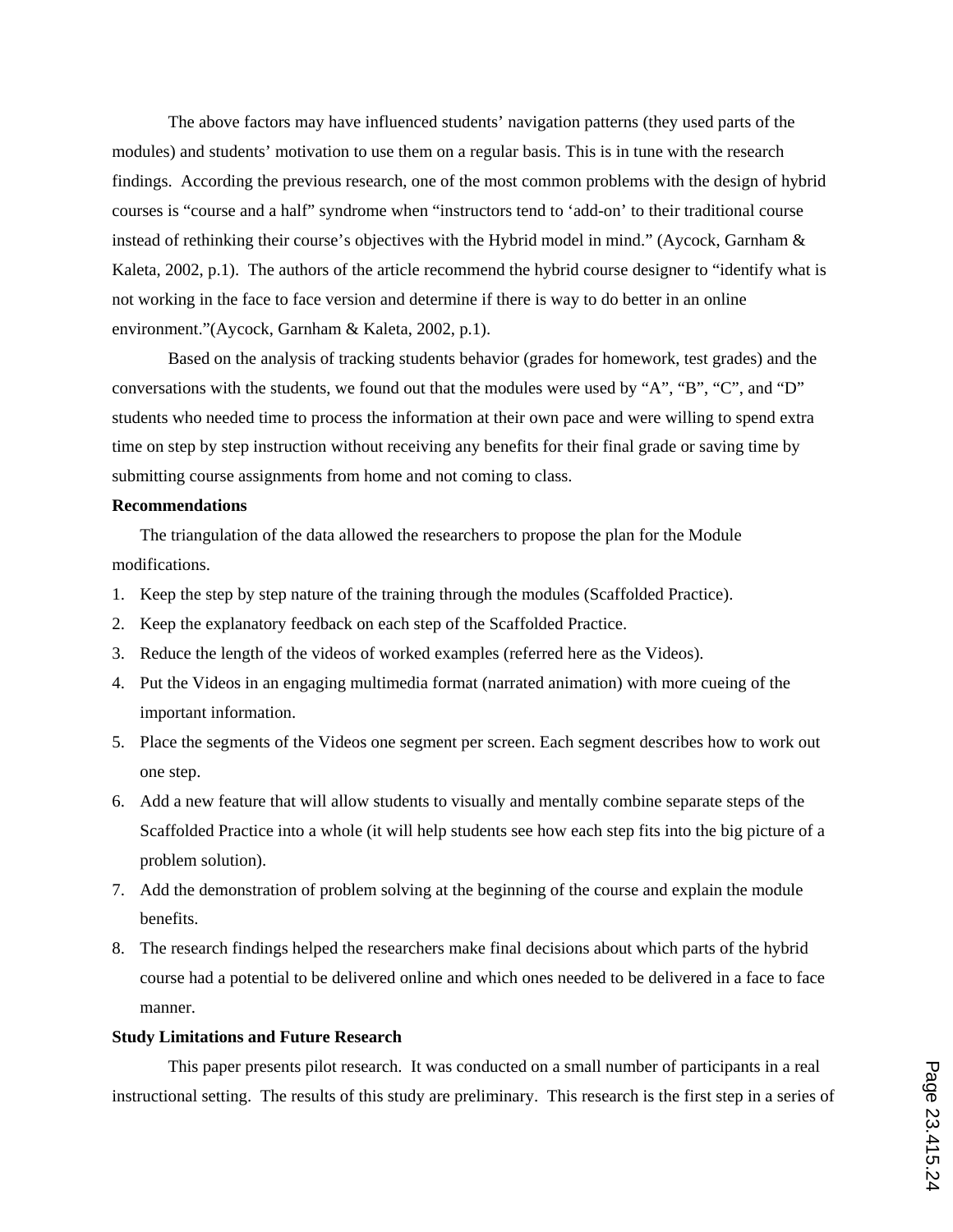formative evaluations that will contribute to the refinement of the module design. The formative evaluations will be followed by the summative evaluation that will focus on the effectiveness of the modules and will be conducted on a larger sample of participants. The final step will be the implementation and evaluation of the framework to be used in the design of other hybrid engineering courses.

#### **References**

- Aleven, V., Stahl, E., Schworm, S., Fischer, F., & Wallace, R. (2003). Help seeking and help design ininteractive learning environments. *Review of Educational Research, 73*(3), 277–320.
- Anderson, L., & Krathwohl, D. (Eds.) (2001). *A taxonomy for learning, teaching and assessing: A revision of Bloom's Taxonomy of Educational Objectives*. New York: Longman.
- Archer, A., & Hughes, C. A. (2011). Explicit instruction: Efficient and effective teaching. New York, NY: Guilford Publications. (Translated to French in 2011).
- Ashford, S. J., Blatt, R., & VandeWalle, D. (2003). Reflections on the looking glass: A review of research on feedback-seeking behavior in organizations. Journal of Management, 29, 773–799.
- Aycock, A., Garnham, C., & Kaleta, R. (2002). Lessons learned from the hybrid course project. *Teaching with Technology Today*, 8(6), 1-6.
- Azevedo, R., & Bernard, R. M. (1995). A meta-analysis of the effects of feedback in computer-based instruction. *Journal of Educational Computing Research, 13*(2), 111–127.
- Bangert-Drowns, R. L., Kulik, C. C., Kulik, J. A., & Morgan, M. T. (1991). The instructional effect of feedback in test-like events. *Review of Educational Research, 61*, 213–238.
- Bereiter, C. (2002). Design research for sustained innovation. *Cognitive Studies, Bulletin of the Japanese Cognitive Science Society, 9*(3), 321-327
- Brooks, D. W., and K. J. Crippen. (n.d.). Understanding Why Worked Examples Work. Retrieved from http://dwbrr.unl.edu/iTech/TEAC960/Read/Chem.pdf
- Clariana, R. B. (1990). A comparison of answer-until-correct feedback and knowledge of-correctresponse feedback under two conditions of contextualization. *Journal of Computer-Based Instruction, 17*(4), 125–129.
- Clark, R., Nguyen, F., & Sweller, J. (2006). *Efficiency in learning: Evidence-based guidelines to manage cognitive load*. San Francisco, CA: Pfeiffer.
- Cooper, G., & Sweller, J. (1987). Effects of schema acquisition and rule automation on mathematical problem solving transfer. *Journal of Educational Psychology,*79(4), 347–362.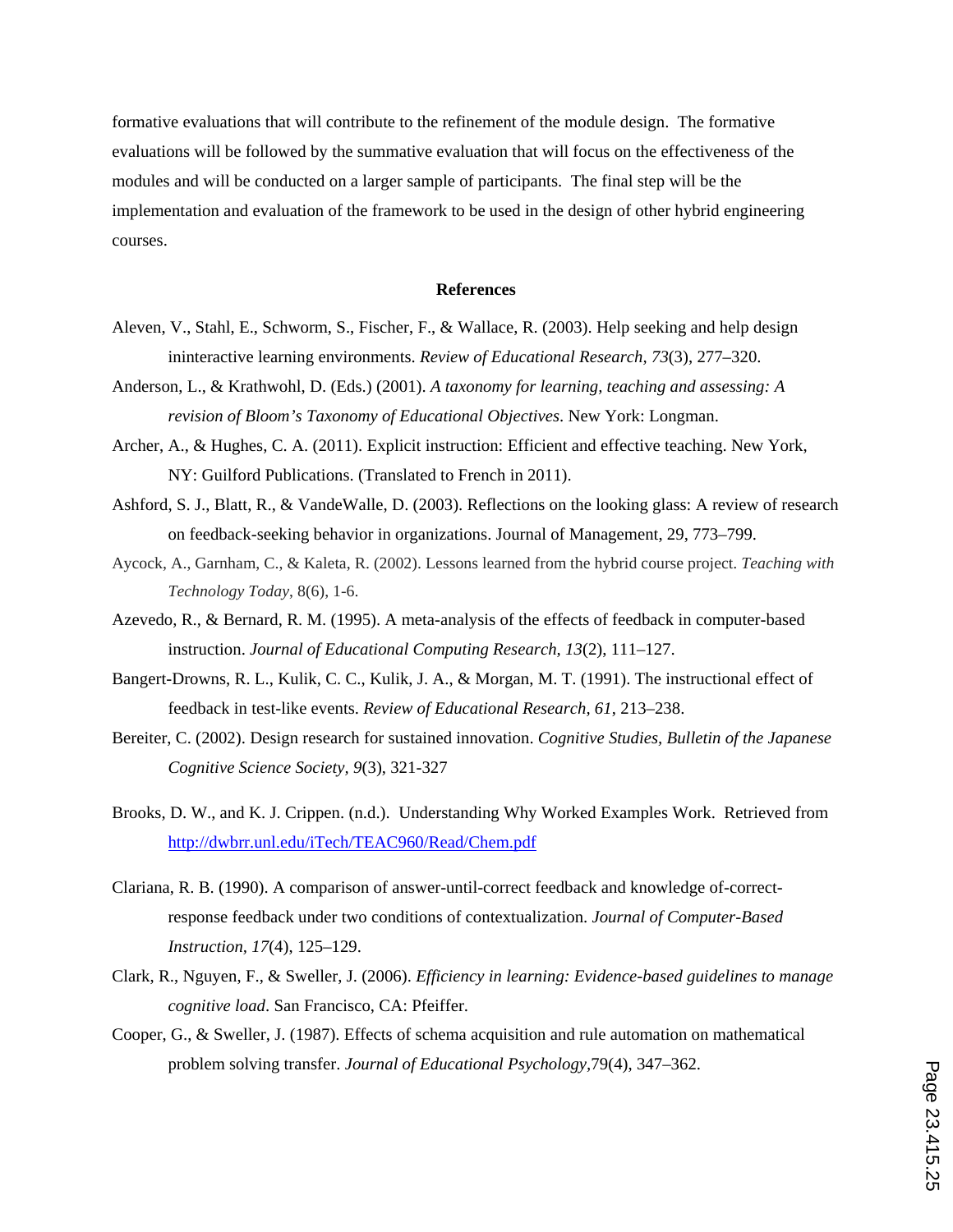- Cronbach, L. J. (1982). *Designing evaluations of educational and social programs*. San Francisco: Jossey Bass.
- Eom, W. Y., & Reiser, R. A. (2000). The effects of self-regulation and instructional control on performance and motivation in computer-based instruction. *International Journal of Instructional Media*, *27*(3), 247–260.
- Epstein M. L., Lazarus A. D., Calvano T. B., Matthews K.A., Hendel R. A., Epstein B. B., & Brosvic G. M. (2002). Immediate feedback assessment technique promotes learning and corrects inaccurate first responses. *The Psychological Record, 52*, 187-201.
- Garrison, D. R., & Anderson, T. (2003). *Elearning in the 21st century: A framework for research and practice*. London, UK: RoutledgeFarmer.
- Hannafin, M., Hill, J., & Land, S. (1997). Student-centered learning and interactive multimedia: Status, issues, and implications. *Contemporary Education, 68*(2), 94-99.
- Jeffries, R., Miller, J. R., Wharton, C., and Uyeda, K. M. (1991). User interface evaluation in the real world: A comparison of four techniques. Proceedings ACM CHI'91 Conference (New Orleans, LA, April 28-May 2), 119-124.
- Jones, A., Scanlon, C., Tosunoglu, E., Morris, S., Ross, S., Butcher, P., & Greenberg, J. (1999). Contexts for evaluating educational software. *Interacting with Computers, 11*, 499–516.
- Kalyuga, S. (2007). Enhancing instructional efficiency of interactive e-learning environments: A cognitive load perspective. *Educational Psychology Review, 19*, 387–399. doi:10.1080/01443410124681.
- Kalyuga, S., Chandler, P., Tuovinen, J., & Sweller, J. (2001). When problem solving is superior to studying worked examples. *Journal of Educational Psychology, 93*, 579-588.
- Leacock, T. L., & Nesbit, J. C. (2007). A Framework for Evaluating the Quality of Multimedia Learning Resources. *Educational Technology & Society*, 10 (2), 44-59.
- Lectora Inspire Software (Version 11) (2013) [e-Learning software]. Available from http://lectora.com/e‐learning‐software/#overview
- Martyn, M. (2003). The hybrid online model: Good practice. *Educause Quarterly, 26*(1), 18–23.
- Mason, B. J. & Bruning, R. (2006). Providing feedback in computer-based instruction: What the research tells us. (Center for Instructional Innovation Rep. No.92-21) Lincoln, NE: Bancroft Hall.
- Mayer, R. E. (2001). *Multimedia learning*. New York: Cambridge University Press.
- Mayer, R. E. & Moreno, R. (2003). Nine ways to reduce cognitive load in multimedia learning. *Educational Psychologist, 38*(1), 43–52.
- McKenney, S., & Reeves, T.C.(2012). Conducting educational design research. New York, NY: Routlege.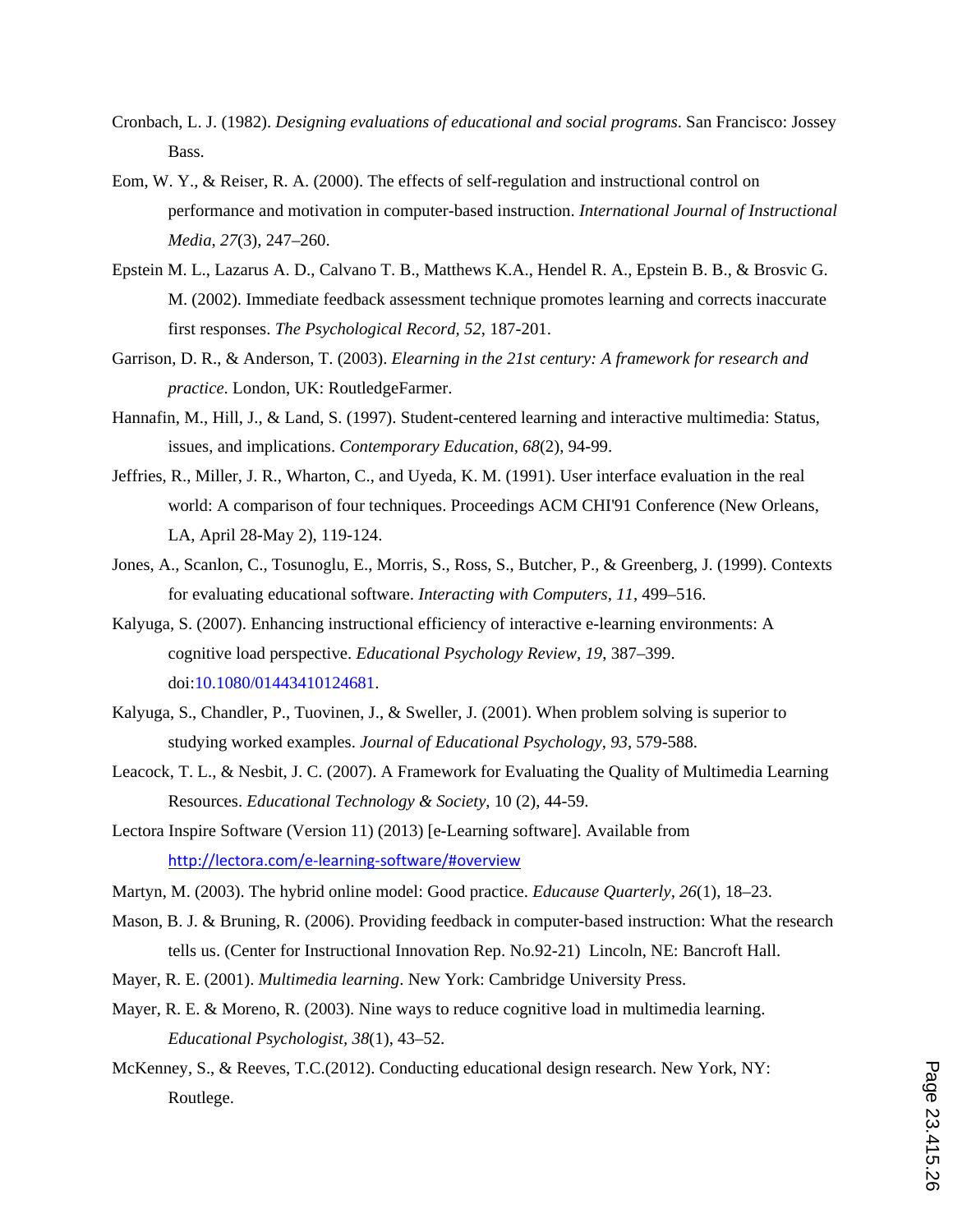- Means, B., Toyama, Y., Murphy, R., Bakia, M., Jones, K. (2010). Evaluation of evidence-based practices in online learning: A meta-analysis and review of online learning. (U.S. Department of Education Office of Planning, Evaluation, and Policy Development Policy and Program Studies Service). Retrieved from http://www2.ed.gov/rschstat/eval/tech/evidence-based-practices/finalreport.pdf
- Mitchell, A., & Honore, S. (2007). Criteria for successful blended learning. Industrial and Commercial Training, 39(3). 143-148.
- Moore, M., & Kearsley, G. (2005). *Distance education: A systems view* (2nd edition). Belmont, CA: Thomson Wadsworth.
- Moreno, R. (2004). Decreasing cognitive load for novice students: Effects of explanatory versus corrective feedback in discovery-based multimedia. *Instructional Science, 32*, 99–113.
- Nam, C. S., & Smith-Jackson, T. L. (2007). Web-based learning environment: A theory-based design process for development and evaluation. *Journal of Information Technology Education*, *7*, 23-43.
- Nesbit, J. C., Li, J., & Leacock, T. L. (2006). Web-based tools for collaborative evaluation of learning resources.Phye, G. D. & Sanders, C. E. (1994). Advice and feedback: Elements of practice for problem solving. Contemporary Educational Psychology, 19(3), 286–301.
- Parry, M. (2012, October 1). 5 Ways that edX could change education. *The Chronicle of Higher Education*. Retrieved from http://chronicle.com/article/5-Ways-That-edX-Could-Change/134672/
- Pridemore, D. R. & Klein, J. D. (1995). Control of practice and level of feedback in computer-based instruction. *Contemporary Educational Psychology, 20*, 444–450.
- Reed, S. K. (2006). Cognitive architectures for multimedia learning. Educational Psychologist, 41, 87–98.
- Reeves, T. C., McKenney, S. & Herrington, J. (2011). Publishing and perishing: The critical importance of educational design research. *Australian Journal of Educational Technology, 27*(1), 55-65.
- Richards, G. & Nesbit, J. C. (2004). The teaching of quality: Convergent participation for the professional development of learning object designers*. International Journal of Technologies in Higher Education, 1*(3), 56– 63.
- Shavinina, L. V. & Loarer, E. (1999). Psychological evaluation of educational multimedia applications. *European Psychologist, 4*(1), 33–44.
- Sheppard D. (n.d.). Blended Learning: Traditional lecture learning to be replaced with online lectures and group work sessions, how will you adjust? *Wisconsin Engineer.* Retrieved from http://wisconsinengineer.com/magazine/272/263/

Shute, V. J. (2008). Focus on formative feedback. *Review of Educational Research, 78*(1), 153-189.

- Spector, J. M. (2005). Time demands in online instruction. *Distance Education*, 26(1), 5-27.
- Steeples, C., & Jones, C. (Eds.). (2002). *Networked learning: Perspectives and issues.* London: Springer.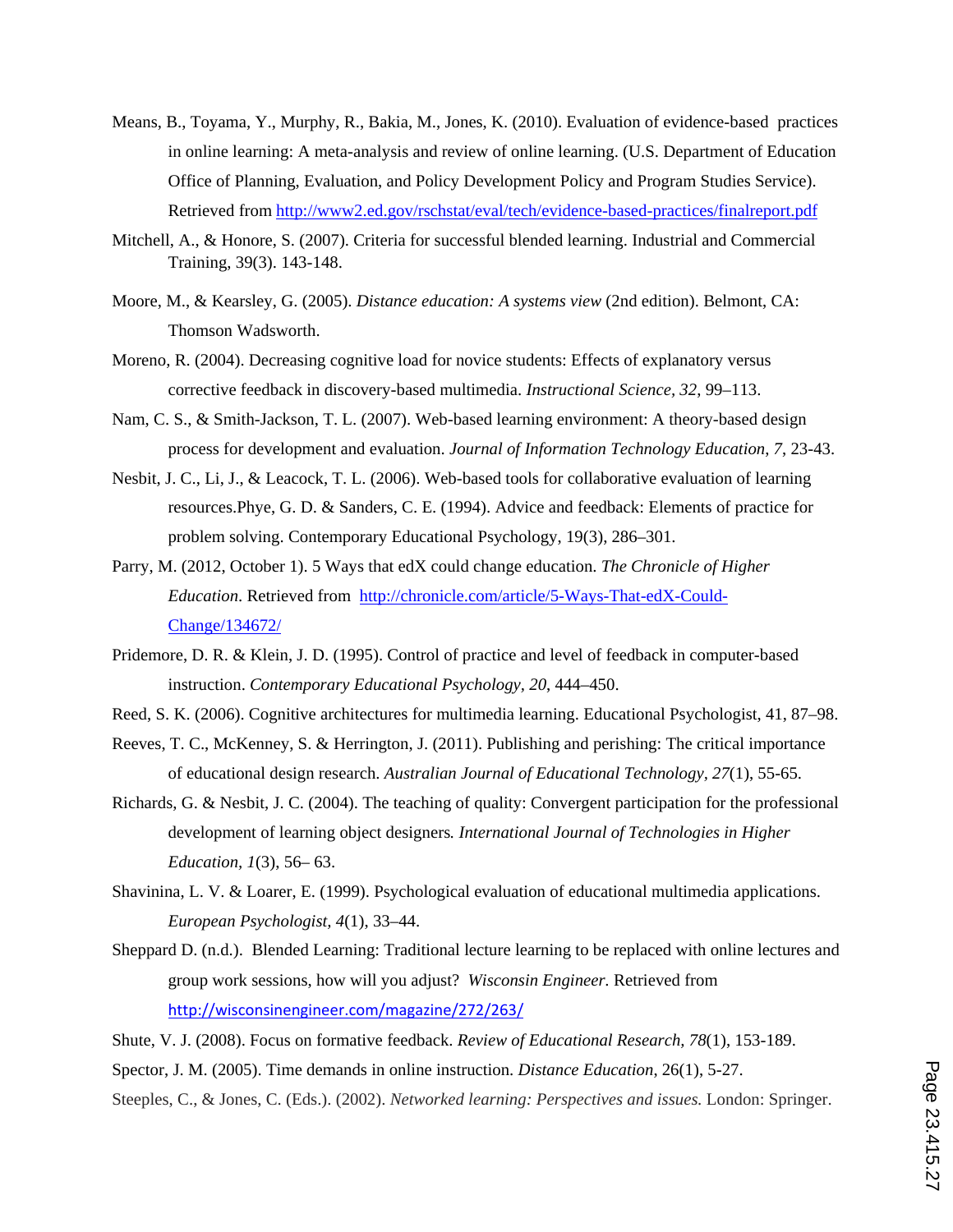- Sweller, J., & Cooper, G.A. (1985). The use of worked examples as a substitute for problem solving in learning algebra. *Cognition and Instruction, 2*(1), 59–89.
- Taconis, R., Ferguson-Hessler, M. G. M., & Broekkamp, H. (2001). Teaching science problem solving: An overview of experimental work. *Journal of Research in Science Teaching, 38*(4), 442-468.
- Van Merriënboer, J. (1997). *Training Complex Cognitive Skills: a Four-Component Instructional Design Model for Technical Training.* Englewood Cliffs, NJ: Educational Technology Publications.
- Van Merrienboer, J. J. G. & Sweller, J. (2005). Cognitive load theory and complex learning: Recent developments and future directions. *Educational Psychology Review, 17*(2), 147–177.
- Vernadakis, N., Antoniou, P., Giannousi, M., Zetou, E., Kioumourtzoglou, E. (2011). Comparing hybrid learning with traditional approaches on learning the Microsoft Office Power Point 2003 program in tertiary education. *Computers & Education, 56* (1), 188-199.
- Wigfield, A. & Eccles, J. S. (2000). Expectancy-value theory of achievement motivation. *Contemporary Educational Psychology, 25*, 68–81.
- Williams, M. D. (1996). Learner-control and instructional technologies. In D. H. Jonassen (Ed.), *Handbook of research for educational communications and technology* (957–983). New York: Simon & Schuster Macmillan.
- Young, J. (2002, March 22). Hybrid teaching seeks to end the divide between traditional and online Instruction. *The Chronicle of Higher Education, 48*(28). Retrieved from http://chronicle.com/article/Hybrid-Teaching-Seeks-to/18487
- Zimmerman, B. J. (1998). Self-fulfilling cycles of academic regulation. In D. H. Schunk and B. J. Zimmerman (Eds.). *Self-regulated learning: From teaching to self-reflective practice* (1–19). New York: Guilford.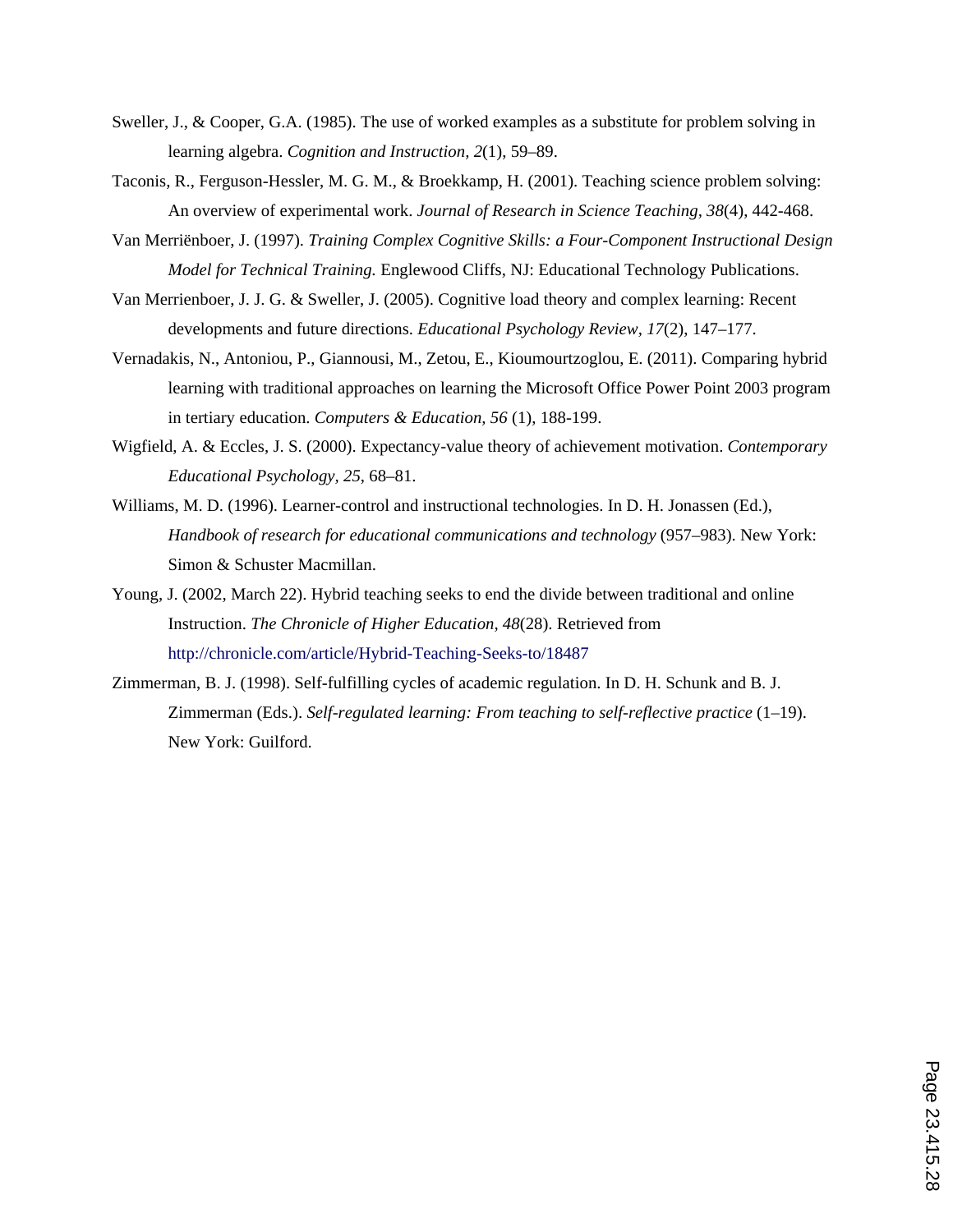# **Appendix A.**



**Fig 1** A screenshot illustrating the video demonstration of how to solve multiple step problems with definitive answers.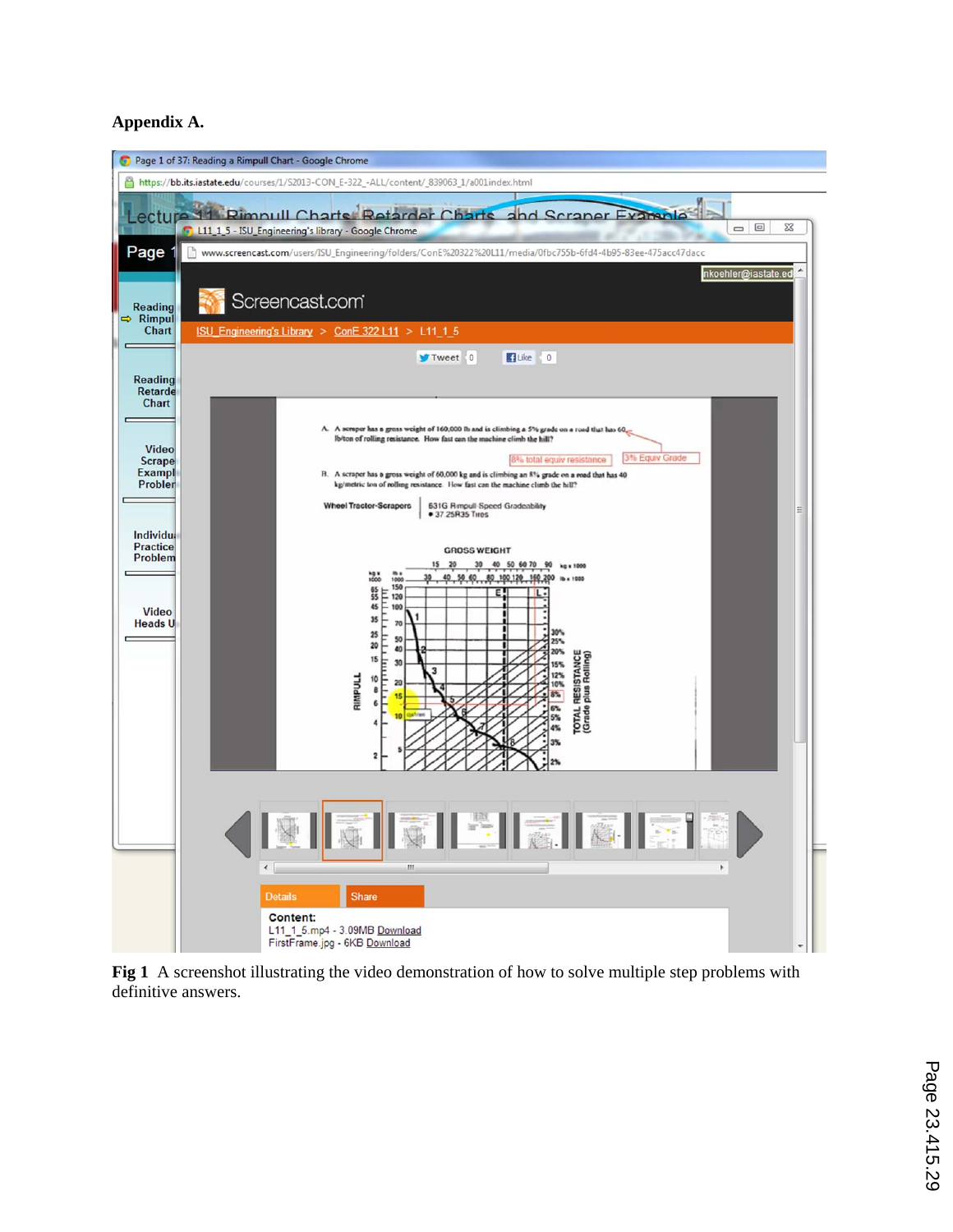|   | Page 16 of 21: Scafflded Practice 2 - Problem Statement - Google Chrome |                                                                                                                                                                                                                                                                                                                                                                                                                                                                                                                                                  |                                                                                                                                                                                                                                                                                                                                                                      |  |  |  |  |  |  |  |  |
|---|-------------------------------------------------------------------------|--------------------------------------------------------------------------------------------------------------------------------------------------------------------------------------------------------------------------------------------------------------------------------------------------------------------------------------------------------------------------------------------------------------------------------------------------------------------------------------------------------------------------------------------------|----------------------------------------------------------------------------------------------------------------------------------------------------------------------------------------------------------------------------------------------------------------------------------------------------------------------------------------------------------------------|--|--|--|--|--|--|--|--|
|   |                                                                         | https://bb.its.iastate.edu/courses/1/F2012-CON_E-322_-ALL/content/_674852_1/a001index.html                                                                                                                                                                                                                                                                                                                                                                                                                                                       |                                                                                                                                                                                                                                                                                                                                                                      |  |  |  |  |  |  |  |  |
|   | Lecture 10 Dozer Example Problems                                       |                                                                                                                                                                                                                                                                                                                                                                                                                                                                                                                                                  |                                                                                                                                                                                                                                                                                                                                                                      |  |  |  |  |  |  |  |  |
|   |                                                                         | Page 16 of 21: Scafflded Practice 2 - Problem Statement                                                                                                                                                                                                                                                                                                                                                                                                                                                                                          |                                                                                                                                                                                                                                                                                                                                                                      |  |  |  |  |  |  |  |  |
|   |                                                                         |                                                                                                                                                                                                                                                                                                                                                                                                                                                                                                                                                  |                                                                                                                                                                                                                                                                                                                                                                      |  |  |  |  |  |  |  |  |
| п | Intro                                                                   | Problem Statement:                                                                                                                                                                                                                                                                                                                                                                                                                                                                                                                               | Given                                                                                                                                                                                                                                                                                                                                                                |  |  |  |  |  |  |  |  |
|   | <b>Bulldozer</b><br><b>Productivity</b><br><b>Basics</b>                | A CAT D11T CD equipped with a U-blade is slot dozing<br>rock (considered a dead material) 200 ft. to a loose stockpile<br>down a 10% grade after dark. The density of the material is<br>2700 lb/cy and the load factor (I) is 0.75. The operator is<br>excellent and the job efficiency is 40 min/hr. What is the dozer<br>productivity in BCY/hr? (use the job conditions correction<br>factors table, the % grade vs. dozing factor graph, and the<br>estimated dozing production graph provided in your notes to<br>help solve the problem). | Dozer Type = CAT D11T CD<br>Dozing Type = Slot Dozi_G1"ial<br>aterial Type = Dead<br>$\bullet$<br>Material Type = Loose Stockpile<br>Grade = $-10\%$<br>$\bullet$<br>After Dark (visibility) = Darkness<br>$\bullet$<br>Material Density = 2700 lb/cy<br>$\bullet$<br>$1 = 0.75$<br>$\bullet$<br>Operator Performance =<br>Excellent<br>Job Efficiency = $40$ min/hr |  |  |  |  |  |  |  |  |
|   |                                                                         | Formulas                                                                                                                                                                                                                                                                                                                                                                                                                                                                                                                                         | Dozing Distance = 200 ft                                                                                                                                                                                                                                                                                                                                             |  |  |  |  |  |  |  |  |
|   | <b>Bulldozer</b><br>$\Rightarrow$ Example<br>Problem                    | Density Correction Factor = 2300 lb/cy / given material<br>density<br>Total Correction Factor = Job Condition Table Correction<br><b>Factors * Density Correction Factors</b><br>P = Total Correction Factor*Estimated Dozing<br>Production*Load Factor                                                                                                                                                                                                                                                                                          |                                                                                                                                                                                                                                                                                                                                                                      |  |  |  |  |  |  |  |  |

**Fig 2** A screenshot demonstrating the problem scenario for the Bulldozer Example Problem that students need to solve in a step by step interactive learning environment.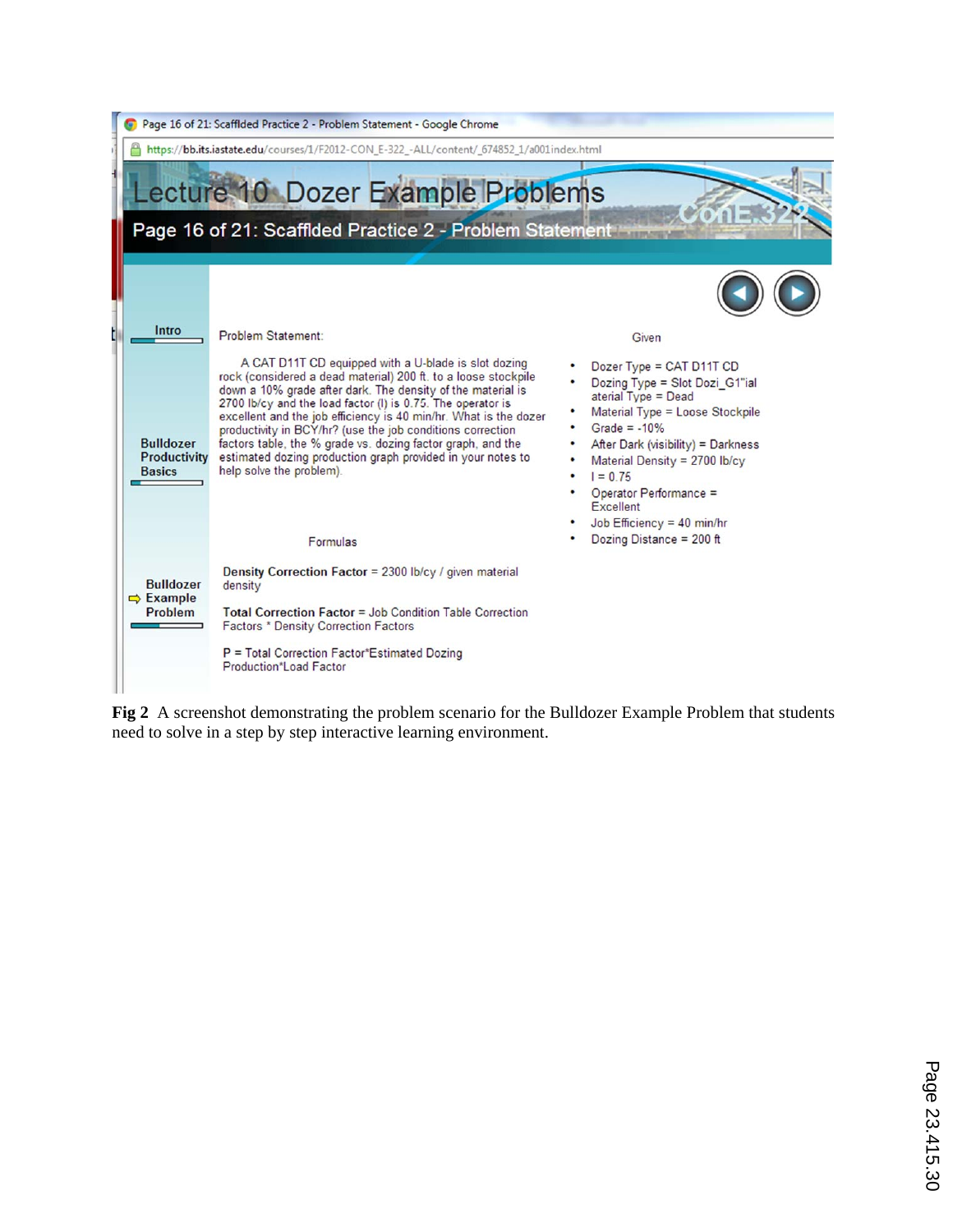

**Fig 3** A screenshot demonstrating Step 3 for the Bulldozer Example Problem that students need to solve in a step by step interactive learning environment augmented with the explanatory feedback.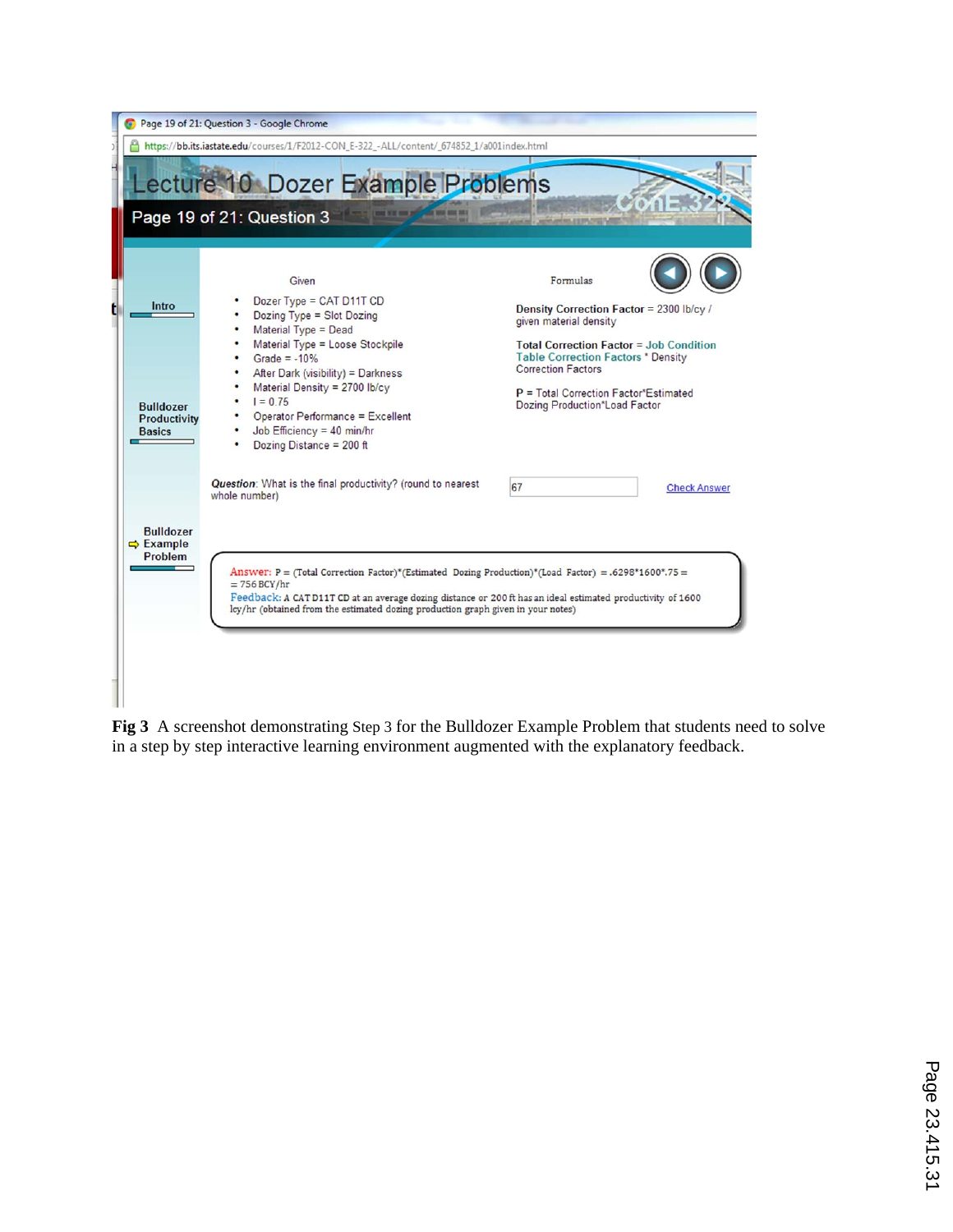

**Fig 4** A screenshot demonstrating a comprehension question that students need to answer after watching the video chunk of the problem solution demonstration.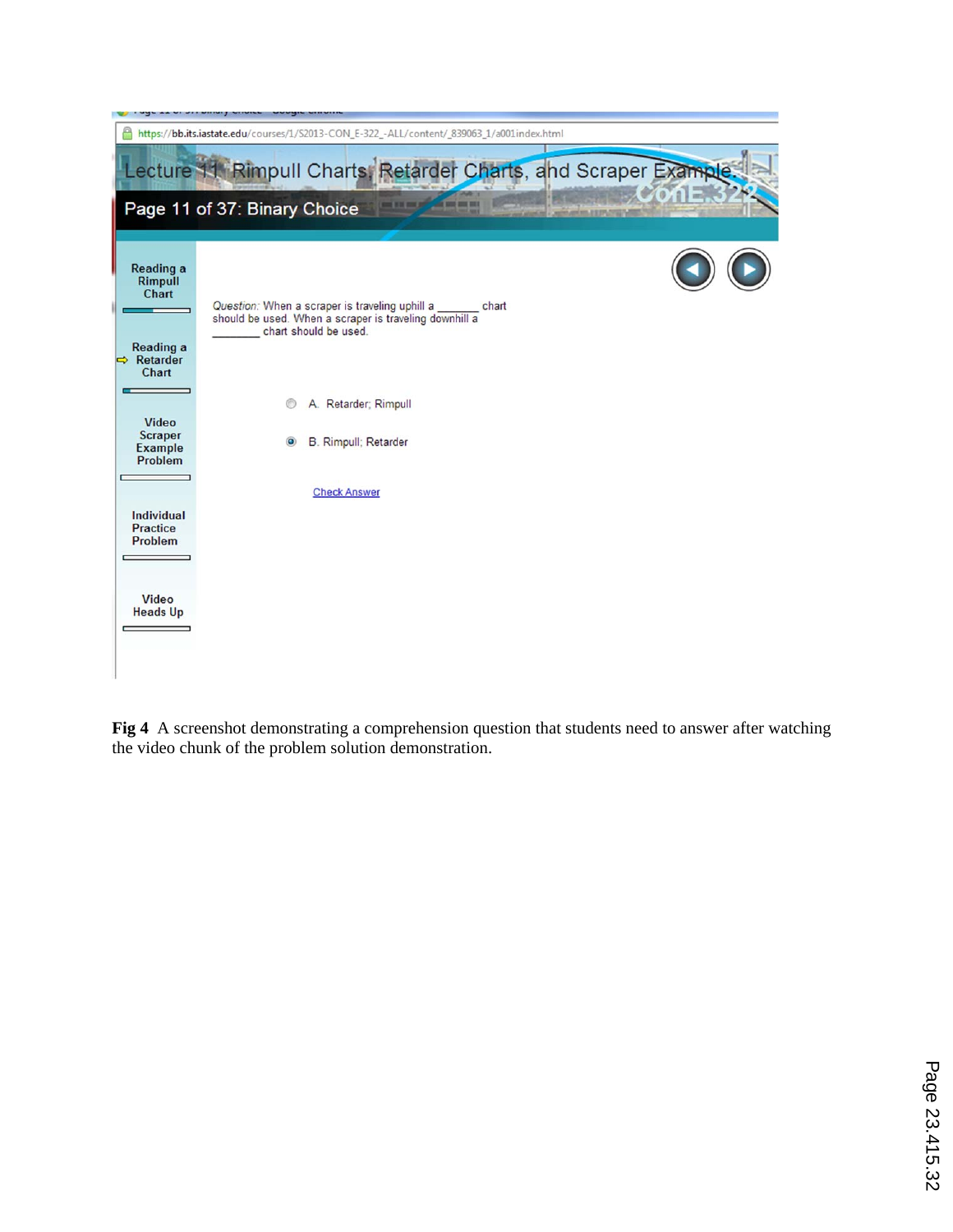|                                                                                            | Page 19 of 38: Independent Practice - Google Chrome                                                                                                                                                                                                                                                                                                                                                                                                                                   |  |  |  |  |  |  |  |  |
|--------------------------------------------------------------------------------------------|---------------------------------------------------------------------------------------------------------------------------------------------------------------------------------------------------------------------------------------------------------------------------------------------------------------------------------------------------------------------------------------------------------------------------------------------------------------------------------------|--|--|--|--|--|--|--|--|
| https://bb.its.iastate.edu/courses/1/F2012-CON_E-322_-ALL/content/ 655392_1/a001index.html |                                                                                                                                                                                                                                                                                                                                                                                                                                                                                       |  |  |  |  |  |  |  |  |
|                                                                                            | Lecture 1 Equipment Economics                                                                                                                                                                                                                                                                                                                                                                                                                                                         |  |  |  |  |  |  |  |  |
| Page 19 of 38: Independent Practice                                                        |                                                                                                                                                                                                                                                                                                                                                                                                                                                                                       |  |  |  |  |  |  |  |  |
| Intro                                                                                      | Problem: Calculate the hourly ownership charge for the<br>machine including tires.                                                                                                                                                                                                                                                                                                                                                                                                    |  |  |  |  |  |  |  |  |
| $\Rightarrow$ Ownership<br>Costs<br><b>Operating</b><br>Costs                              | interest, taxes, insurance, storage<br>15%<br>total initial cost \$765,000<br>useful life of the machine<br>13 years<br>cost of tires<br>\$28,000<br>1.700<br>hours used per year<br>salvage value<br>\$185,000<br>life of tires in hours<br>5.000                                                                                                                                                                                                                                    |  |  |  |  |  |  |  |  |
|                                                                                            | Question: What is the hourly ownership charge for the<br>130<br><b>Check Answer</b><br>machine including tires? (2 decimal digits)                                                                                                                                                                                                                                                                                                                                                    |  |  |  |  |  |  |  |  |
|                                                                                            | <b>Answer</b><br>Ownership costs for the machine<br>Ownership costs for the tires<br>1). $765,000 - 28,000 = 737,000$<br>4). $5.100/1,700 = 3$ years<br>2). [A/P, 15%, 13 years] * 737,000 - [A/F, 15%, 13 years] *<br>5). [A/P, 15%, 3 years] * 28,000<br>185,000<br>$\rightarrow$ 0.4380 * 28,000 = 12,264<br>$\rightarrow$ 0.1791 * 737,000 - 0.0291 * 185,000 = 126,613.2<br>6). 12, 264/1,700 = \$7.21/hr<br>3). $126,613/1,700 = $74.48/hr$<br>$7)$ , 74.48 + 7.21 = \$81.69/hr |  |  |  |  |  |  |  |  |

**Fig 5** A screenshot demonstrating independent problem solving practice